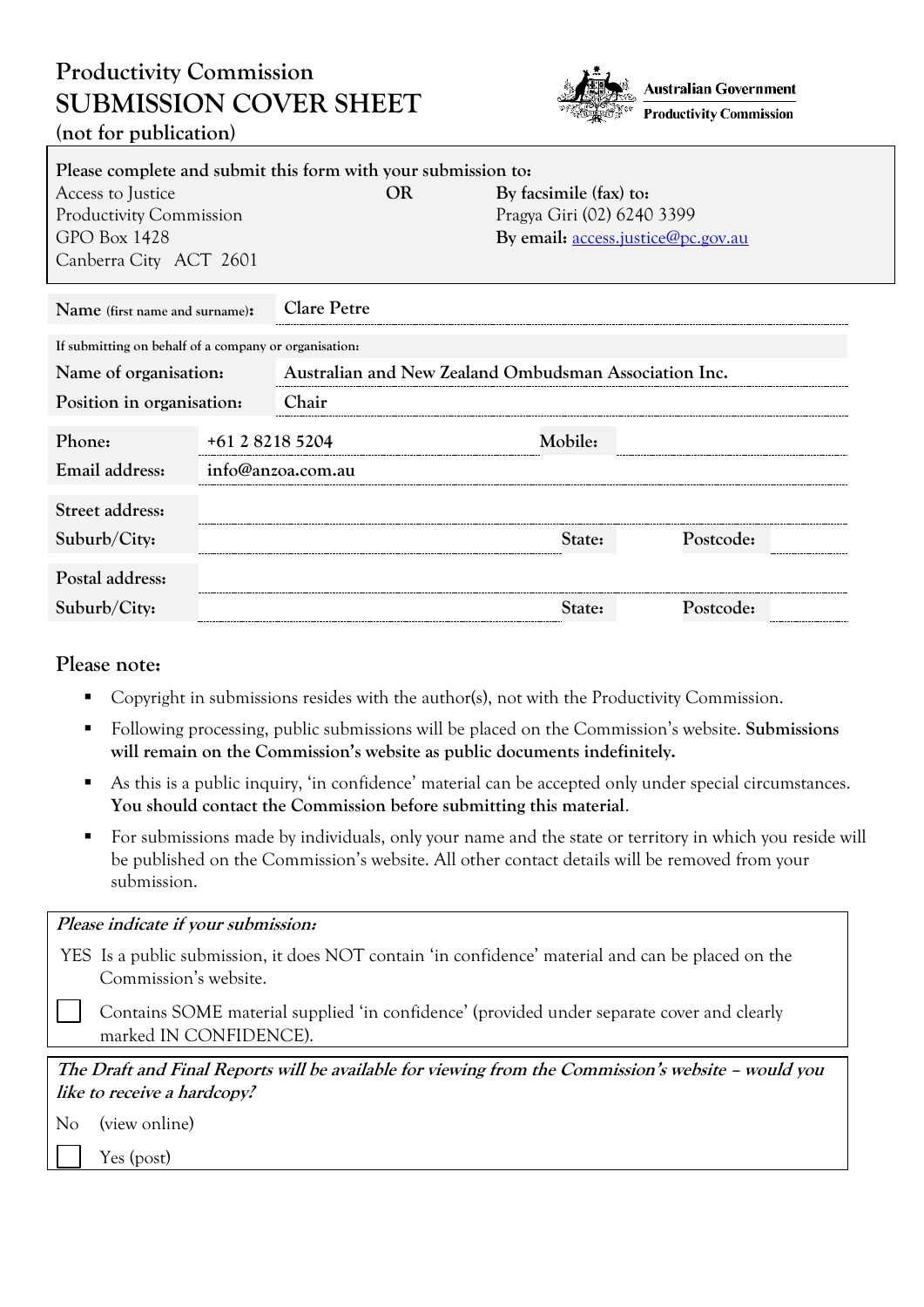

# **Introduction**

The Australian and New Zealand Ombudsman Association (**ANZOA**) is the peak body for Ombudsmen in Australia and New Zealand<sup>1</sup>. Among other things, ANZOA acts as a network for consultation and discussion among Ombudsmen and their staff on areas of interest, concern and common experience. The offices of ANZOA members observe the *Benchmarks for Industry-Based*  Customer Dispute Resolution Schemes<sup>2</sup>.

Our 21 members come from 15 Ombudsman offices in Australia and four Ombudsman offices in New Zealand:

- Australia Industry-based Ombudsmen
	- o Energy & Water Ombudsman NSW
	- o Energy and Water Ombudsman (Victoria)
	- o Energy and Water Ombudsman Queensland
	- o Energy Ombudsman Western Australia
	- o Energy and Water Ombudsman (South Australia)
	- o Financial Ombudsman Service
	- o Public Transport Ombudsman Victoria
	- o Telecommunications Industry Ombudsman
- Australia Parliamentary Ombudsmen
	- o Commonwealth Ombudsman
	- o Ombudsman for the Northern Territory
	- o Ombudsman Tasmania
	- o Ombudsman South Australia
	- o Victorian Ombudsman
	- o Ombudsman Western Australia
- Australia Other Statutory Ombudsmen
	- o Office of the WorkCover Ombudsman (South Australia)
- New Zealand Industry-based Ombudsmen
	- o Banking Ombudsman Scheme
	- o Electricity and Gas Complaints Commissioner Scheme
	- o Insurance & Savings Ombudsman
- New Zealand Parliamentary Ombudsman
	- o Office of the Ombudsman

Collectively, the offices of these Parliamentary and Industry-based Ombudsmen offer Australian and New Zealand citizens and consumers<sup>3</sup> highly effective, efficient, timely and fair access to justice, with more than 300,000 disputes $^4$  finalised in 2012-13 alone.

-

<sup>&</sup>lt;sup>1</sup> ANZOA membership is personal to the Ombudsman.

<sup>&</sup>lt;sup>2</sup> These Benchmarks are available ANZOA's website: <http://www.anzoa.com.au/National-Benchmarks-1997.pdf>

<sup>&</sup>lt;sup>3</sup> In the case of Industry-based Ombudsmen, the term 'consumers' commonly includes small to medium businesses.

 $^4$  In this submission, the term 'dispute' has been adopted to align with the wording in the Productivity Commission's issues paper. The term more commonly used by Ombudsman offices is 'complaint'.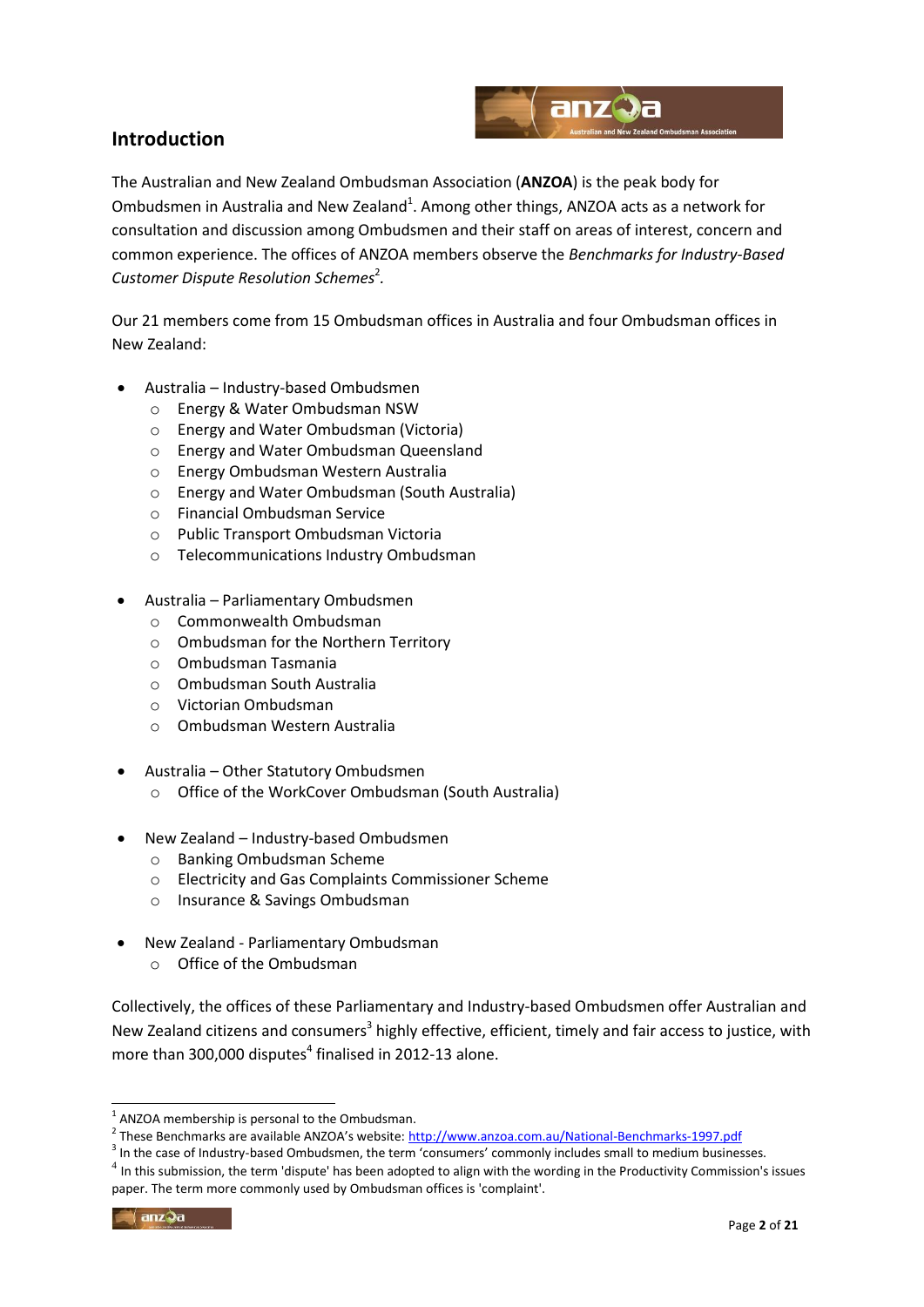ANZOA welcomes the opportunity to make a submission to the Productivity Commission's very important *Inquiry into Access to Justice Arrangements*. Eleven offices of ANZOA's Australian members have contributed data and information to support this submission:

- Commonwealth Ombudsman
- Energy & Water Ombudsman NSW
- Energy and Water Ombudsman Queensland
- Energy and Water Ombudsman (Victoria)
- Energy Ombudsman Western Australia
- Financial Ombudsman Service
- Ombudsman South Australia
- Ombudsman Western Australia
- Public Transport Ombudsman Victoria
- Telecommunications Industry Ombudsman
- Victorian Ombudsman

The collective data in this submission represents the substantial contributions made by Parliamentary and Industry-based Ombudsman offices in providing and improving access to justice for consumers and citizens in Australia.

A selected literature review, which identifies a range of reference material the Productivity Commission may find relevant to its Inquiry, is included as **Attachment 1.** The literature review is principally focussed on the evolution and role of Ombudsmen, recent international access to justice inquiries and the setting and measurement of access to justice performance indicators.

# Evolution of Ombudsmen<sup>5</sup>

#### **Development of Ombudsman offices in Australia and New Zealand**

The first Ombudsman was established in Sweden in 1809 as a parliamentary inspector of the bureaucracy. Parliamentary Ombudsmen were established in New Zealand in 1962 and across Australia in the 1970s and early 1980s. The first Industry-based Ombudsman commenced in 1989. Attachment 2 shows the years that each of the offices of ANZOA's members was established<sup>6</sup>.

The last major Australian access to justice Inquiry was undertaken in 1994 by the Access to Justice Committee chaired by Ronald Sackville QC (**the Sackville Inquiry**). In its report titled *Access to Justice: An Action Plan*, the Committee said (at paragraph 12.5):

*We consider that, because they are relatively inexpensive, speedy and simple, consumer complaint bodies, such as government and industry-based ombudsmen, have made a considerable contribution to improving access to justice. These kinds of bodies would appear to be most valuable when a service sector has a large number of consumers who cannot easily "shop elsewhere". The inability to "shop elsewhere" can arise, for example, where* 

1

<sup>5</sup> This section draws upon Chris Field, 'Recent Evolutions in Australian Ombudsmen' (2010) 63 *AIAL Forum* 4 [http://www.aial.org.au/Publications/webdocuments/Forums/Forum63.pdf \(](http://www.aial.org.au/Publications/webdocuments/Forums/Forum63.pdf)citations omitted) and Chris Field, 'The Role of Western Australian Energy Ombudsman and its Relationship with Regulators, Industry and Consumers' (2013) 41 *ABLR* 43. 6 Adapted from Australian and New Zealand Ombudsman Association, *Chronology of establishment of the offices (and predecessor offices) of ANZOA Members,* [http://www.anzoa.com.au/ANZOA\\_Ombudsman-chronology\\_October2013.pdf.](http://www.anzoa.com.au/ANZOA_Ombudsman-chronology_October2013.pdf)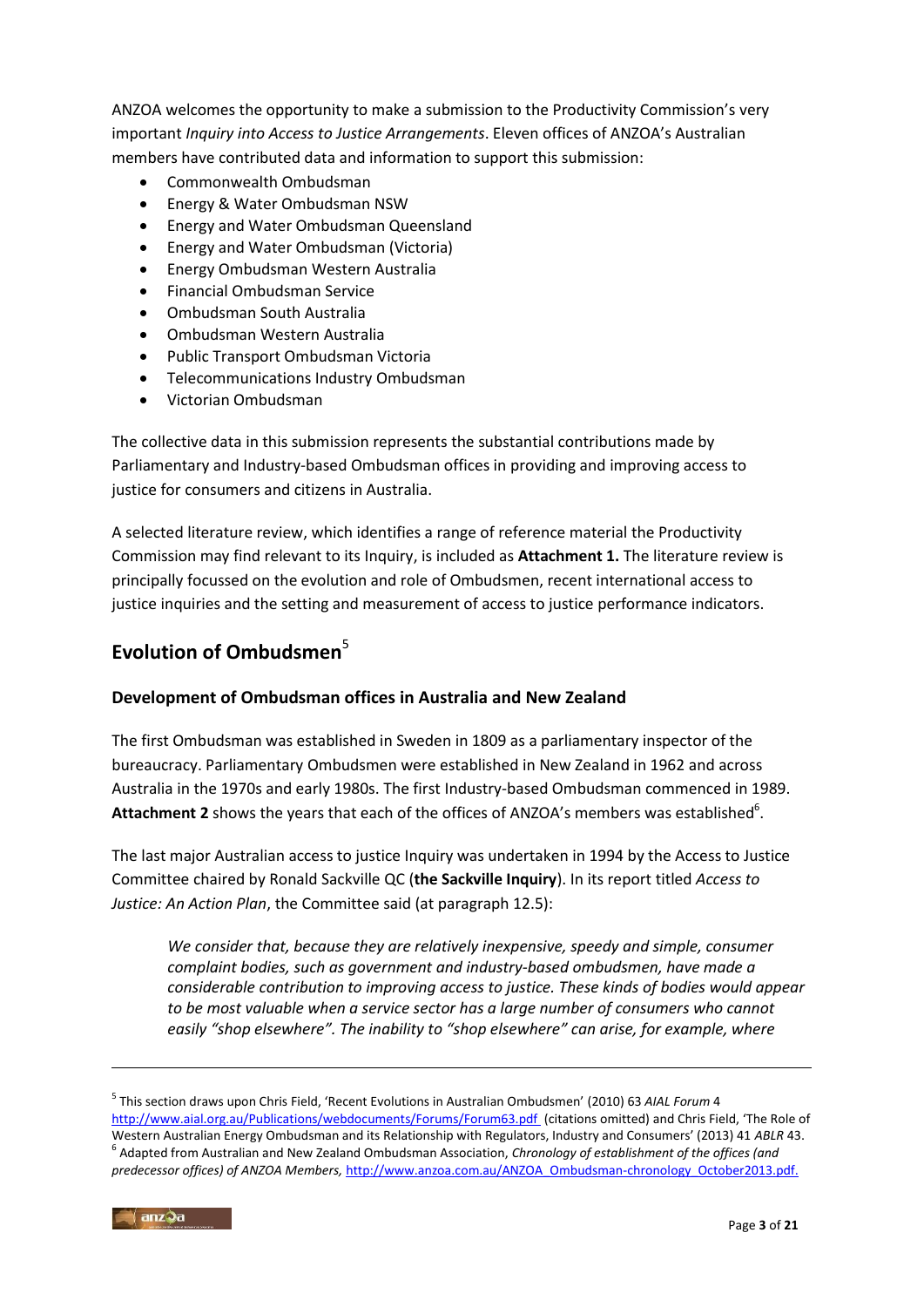*consumers have little or no choice between service providers (which is especially true when the service provider is a government department or instrumentality) and where consumers are tied into one service provider (for example, pursuant to a long term superannuation or life insurance policy, or even a mortgage that cannot easily be re-financed).*

Since the Sackville Inquiry, Ombudsmen have developed significantly, such that Industry-based Ombudsmen now provide the principal access pathway to independent consumer dispute resolution in a number of major sectors of the Australian economy — including telecommunications, financial services and energy and water services. Similarly, Parliamentary Ombudsmen have expanded in the scope of their responsibilities.

The expansion of the office of the Ombudsman can be said to fall largely into three categories. These are outlined below.

#### **Migration from Sweden to other countries**

The first expansion was the migration of the Ombudsman beyond its birthplace in Sweden to other countries.

Ombudsmen of some description can now be found in most European countries, throughout Africa and Asia, Canada, in a number of states of the USA, and in the Australasian and Pacific region. The office of the Ombudsman has migrated from parliamentary democracies to other forms of government, from countries with very significant public services to those with fewer, from the very prosperous to the very poor, from the very large to the very small.

In 1978, the International Ombudsman Institute (IOI) was established as a global organisation for co-operation and now represents more than 150 Ombudsman institutions.

#### **Adoption of the term Ombudsman**

The second expansion of the office of the Ombudsman has been the widespread adoption of the term Ombudsman.

As a title with understood dimensions — a provider of fair, independent dispute resolution — the Ombudsman has been adopted from its beginnings, as an officer of the parliament with specific responsibility to ensure that the administration of the laws of Parliament by public administrators. A reference to the office of the Ombudsman now equally refers to the large number of Industrybased Ombudsmen.

There are many reasons for the growth of Ombudsmen, among them privatisation of public services and a desire to promote industry self-regulatory mechanisms — including industries being encouraged to take responsibility for their own complaint handling.

The growth of Ombudsmen has also paralleled the growth in concern for access to justice and interest in alternative dispute resolution. It is clear that Ombudsmen were conceived, developed (and have flourished) in no small part because of a recognition that traditional justice mechanisms — despite their fundamentally important role in contributing to the maintenance of the rule of law and the provision of high quality resolution of disputes — also had shortcomings for consumers, particularly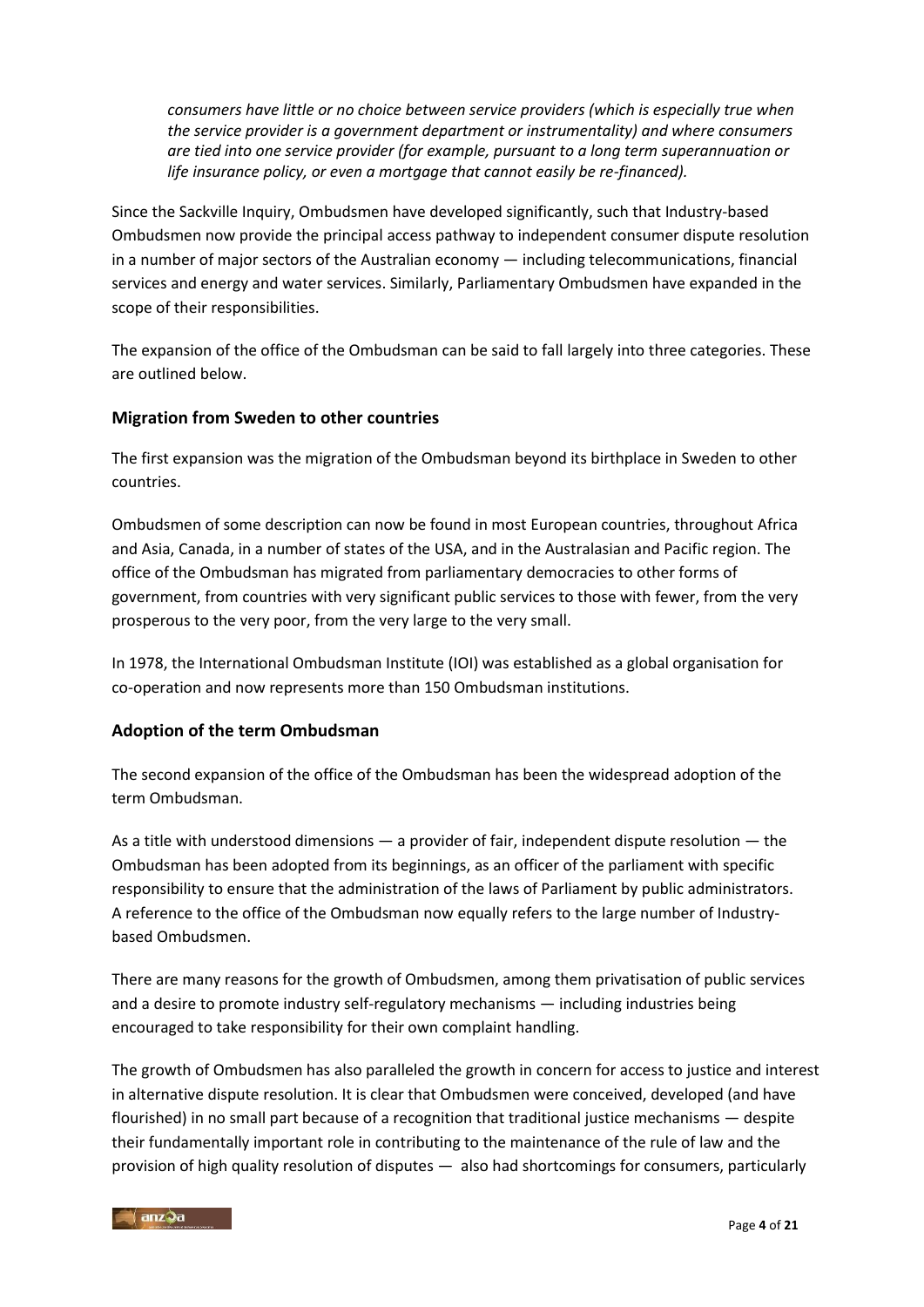low-income consumers. These included problems with (1) accessibility and, in particular, the cost of dispute resolution; (2) the time taken to have disputes resolved; and (3) the extent to which courts and tribunals were not equipped to, or able to, identify thematic or system-wide problems arising from disputes and refer those problems to agencies (such as departments of consumer affairs or regulators) who might be in a position to encourage their resolution.

Where problems arise in an industry or an area of government services, the call for an Ombudsman commonly follows. In itself this is not an issue — indeed it is a testament to the high level of public respect for the independence, integrity and impartiality of Ombudsman offices. However, there is concern about the inappropriate use of the term Ombudsman to describe bodies that do not conform to, or show an understanding of, the accepted Ombudsman model and its 200 year history.

If the concept of Ombudsman is applied inappropriately, public confidence in the role and independence of the Ombudsman institution is at risk of being undermined and diminished. Using the term Ombudsman to describe an office with regulatory, disciplinary and/or prosecutorial functions confuses the role of Ombudsman with that of a regulatory body. An 'ombudsman' office under the direction or control of an industry sector or a government Minister is not independent. An office set up within a company or government agency as an 'internal ombudsman' is not independent.

The ANZOA policy statement on *Essential criteria for describing a body as an Ombudsman* is included as **Attachment 3**.

#### **Increase in the scope of Ombudsmen**

While the Ombudsman has spread throughout the world, the expansion of the Ombudsman institution has not been one of just scale, but also scope. The third category of expansion has been the evolution in the scope of functions undertaken by Parliamentary Ombudsmen.

Parliamentary Ombudsmen now undertake a much wider range of activities than was the case traditionally. For example, in addition to the 'classical' Ombudsman functions (that is, the investigation of complaints about government services), Ombudsmen now inspect telecommunications intercepts and the exercise of other covert powers, investigate public interest disclosures (commonly referred to as whistle-blower complaints), investigate complaints from overseas students, review the deaths of certain children and family and domestic violence fatalities, and monitor and review a range of legislation (for example, legislation regulating criminal organisations and the issuing of criminal penalty infringement notices).

Some Ombudsmen are also undertaking dual roles, combining their Parliamentary role with that of an Industry-based Ombudsman. For example, the Tasmanian Ombudsman and Western Australian Ombudsman both undertake the role of Energy Ombudsman for their respective states.

It is also important to acknowledge the evolution of the role of Ombudsmen as human rights protectors. Former Commonwealth Ombudsman, Professor John McMillan has observed that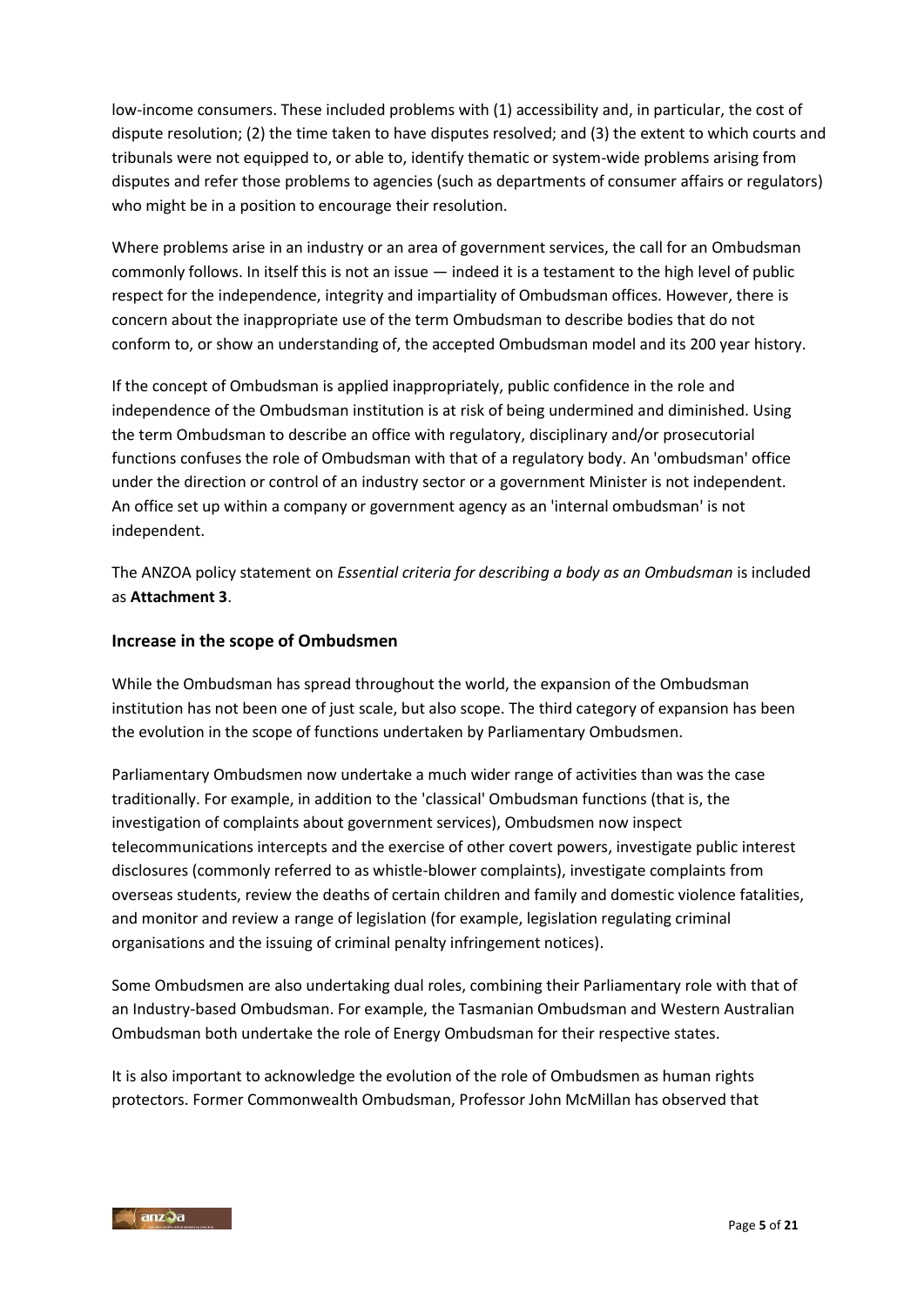''the right to complain, when securely embedded in a legal system, is surely one of the most significant human rights achievements that we can strive for".<sup>7</sup>

# **Access to justice via Ombudsman offices**

## **Types of disputes handled**

Ombudsman offices in Australia operate across a number of different spheres and handle a broad range of disputes.<sup>8</sup> Parliamentary Ombudsmen deal with disputes about the conduct and decisionmaking of government agencies or with disputes in a particular policy sector<sup>9</sup>. Parliamentary Ombudsmen generally have the powers of a standing royal commission in investigating disputes.

Industry-based Ombudsmen deal with disputes about service providers in particular key industries — such as energy and water, financial services, public transport and telecommunications. They have wide powers of investigation and, when determining disputes, consider the law (including the Australian Consumer Law), industry-specific regulation (including licences and relevant codes), common law and contract law. It is important to note though, that Industry-based Ombudsmen do not determine disputes based on the law alone — they also consider good industry practice and what is just, fair and reasonable in all of the circumstances, as well as whether the matter was within the service provider's reasonable control.

#### **How disputes are received**

The services of Ombudsman offices are free to citizens and consumers. Each Ombudsman office offers a range of ways in which citizens and consumers can access its dispute resolution service. These include telephone – usually via a free call telephone number, in writing – via online web forms, email, letter or fax, and in person. Ombudsman offices also offer citizens and consumers free access to an interpreter service or the National Relay Service if this is required.

Based on the aggregated 2012-13 data from the eleven Ombudsman offices, around 59.6% of disputes are received by phone, around 31.6% by email or through online lodgement forms, around 7.6% by letter or fax, and the remainder through other methods including in person. This is a change from 2007-08 when close to 90% of disputes were received by phone and around 8% by letter, fax or online lodgement forms<sup>10</sup>. Table 1 (on page 7) outlines how disputes were received by the eleven Ombudsman offices in 2012-13.

<sup>-</sup><sup>7</sup> McMillan, John, *The Role of the Ombudsman in Protecting Human Rights* (Commonwealth Ombudsman, 2006) [http://www.ombudsman.gov.au/files/21\\_July\\_2006\\_The\\_role\\_of\\_the\\_Ombudsman\\_in\\_protecting\\_human\\_rights.pdf](http://www.ombudsman.gov.au/files/21_July_2006_The_role_of_the_Ombudsman_in_protecting_human_rights.pdf) <sup>8</sup> Parliamentary and Industry Ombudsmen also undertake significant work in addressing the patterns, trends and systemic

issues that underlie and arise from disputes and, working with regulators and others, seek to reduce citizen/consumer detriment and the disputes that arise from such detriment.

 $9$  Parliamentary Ombudsmen may also undertake other roles or functions conferred by statute – these roles are not within the scope of this submission.

 $10$  Based on data from five of the eleven Ombudsman offices for 2007-08  $-$  these offices have seen considerable change in the way complaints are received, with more consumers using online or electronic means in 2012-13 than in 2007-08.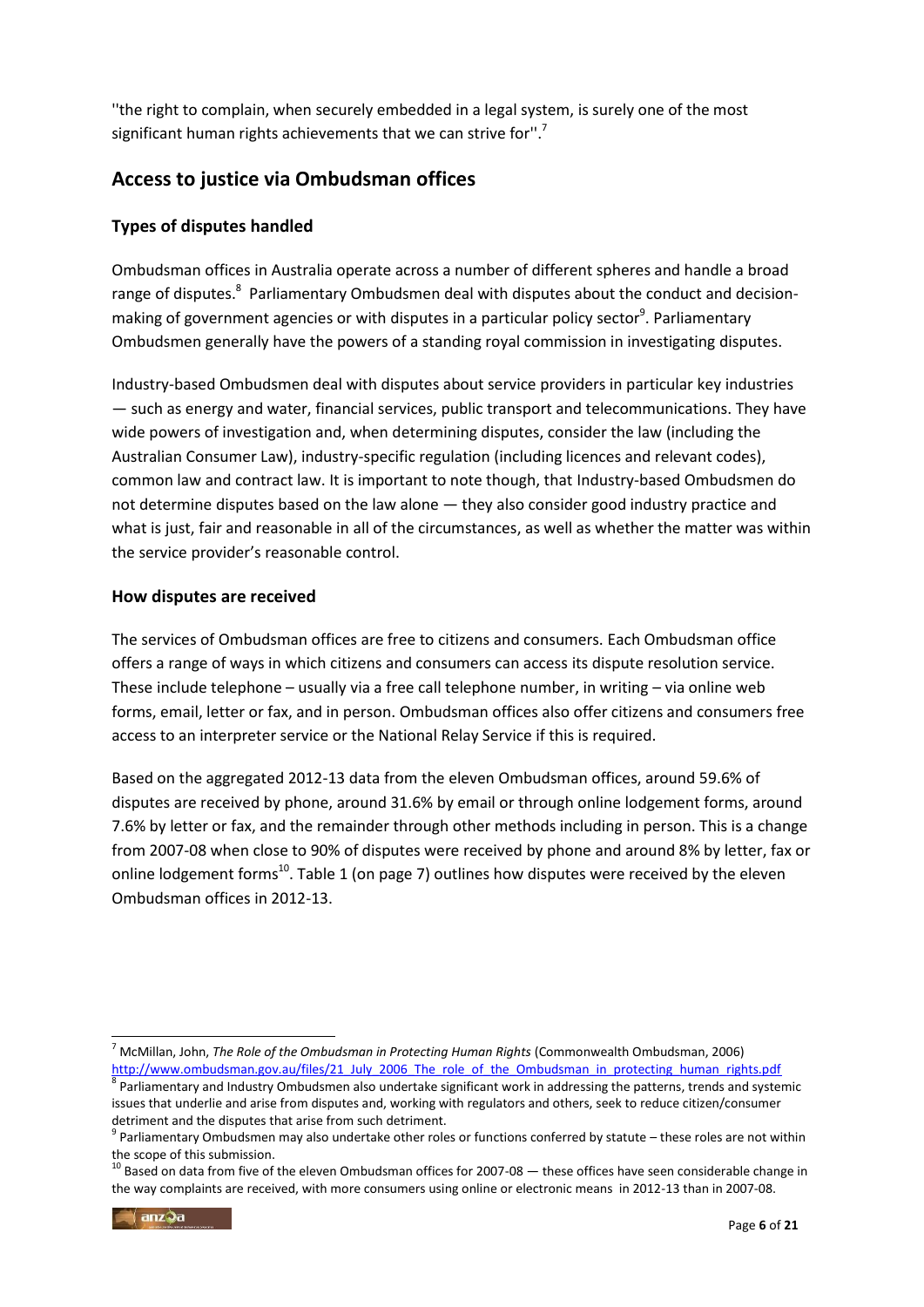| Table 1: How disputes were received by the eleven Ombudsman offices in<br>2012-13 | <b>Aggregated</b><br>average (%) |
|-----------------------------------------------------------------------------------|----------------------------------|
| Telephone (free call, Translator Service and National Relay Service)              | 59.6%                            |
| Email or online lodgement form                                                    | 31.6%                            |
| Written or fax (free fax)                                                         | 7.6%                             |
| In person or other ways                                                           | 1.4%                             |

To ensure further accessibility to their dispute resolution services, Ombudsman offices allow citizens and consumers to be represented, if they so wish, by a family member, friend, consumer advocate, financial counsellor or other duly authorised representative. This is particularly appropriate where there is a barrier to the citizen or consumer lodging the complaint directly such as language, frailty, health or literacy. Citizens and consumers are usually informed that access to the Ombudsman is free and paid representation is not required unless that is what the citizen or consumer wants.

These mechanisms ensure citizens and consumers have easy, flexible and equitable access to Ombudsman offices.

## **Demographic information**

Most Ombudsman offices in Australia collect different types of demographic information about the citizens or consumers who use their dispute resolution services. This information helps these offices identify ways to make their services as accessible as possible.

Most Industry-based Ombudsmen offer their dispute resolution services to small businesses, as well as to individual consumers. Because small businesses are less likely to have the resources necessary to pursue a grievance through the formal legal system, it is appropriate that they have access to the free dispute resolution services these Ombudsman offices provide.

Table 2 (below) outlines the proportion of in-jurisdiction disputes received from individual consumers, small businesses and others (for example, charitable/not for profit organisations) for five Industry-based Ombudsman offices in 2012-13.

| Table 2: Distribution of in-jurisdiction disputes received by five Industry-<br>based Ombudsman offices in 2012-13, by consumer type | Aggregated<br>average (%) |
|--------------------------------------------------------------------------------------------------------------------------------------|---------------------------|
| Individual consumers                                                                                                                 | 93.2%                     |
| Small businesses                                                                                                                     | 6.5%                      |
| Others (charitable institutions, not-for-profits)                                                                                    | 0.3%                      |

Some Parliamentary and Industry-based Ombudsman offices collect geographical demographic information about citizens and consumers. Demographic information by region was available from six Ombudsman offices. Table 3 (on page 8) outlines the distribution of citizens and consumers who used these dispute resolution services in 2012-13, by region.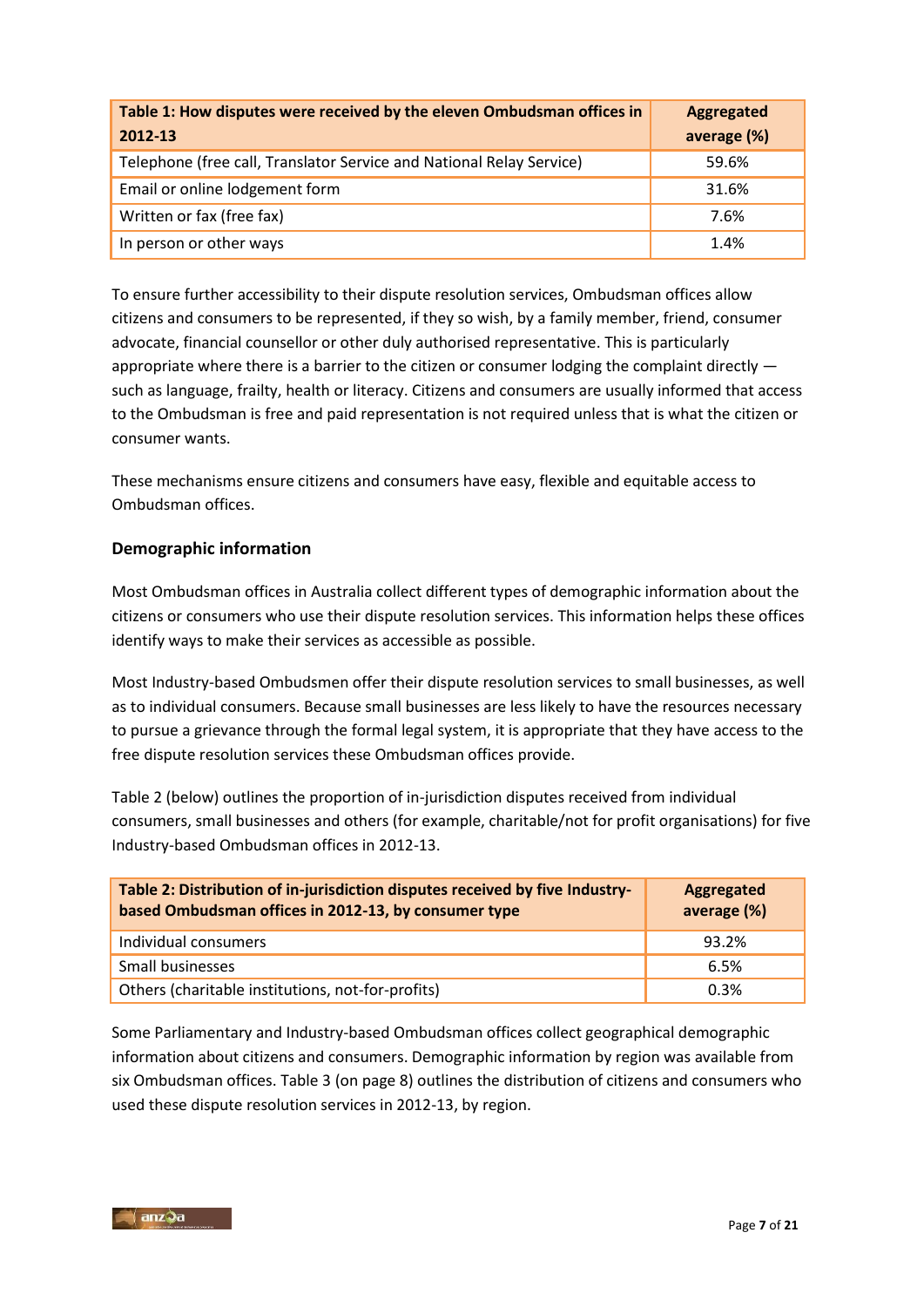| Table 3: Distribution of consumers and citizens for six Ombudsman<br>offices in 2012-13, by region | Aggregated<br>average (%) |
|----------------------------------------------------------------------------------------------------|---------------------------|
| Metropolitan or urban areas                                                                        | 75.3%                     |
| Regional and rural areas                                                                           | 23.3%                     |
| Others (unknown)                                                                                   | 1.4%                      |

Some Ombudsman offices also collect other types of demographic information to identify ways to better assist citizens and consumers access their services. This includes information about age, gender, primary language spoken and household income.

## **Volume of disputes and contacts received**

Australia's Ombudsmen operate within diverse and complex areas and industries, handling different volumes of disputes.

Each Ombudsman office receives a number of in-jurisdiction disputes each year — that is, matters about agencies or service providers that fall within the Ombudsman's remit or powers — as well as contacts or enquiries that fall outside jurisdiction. Ombudsman offices deal with the in-jurisdiction disputes, and make sure citizens and consumers with out-of-jurisdiction matters are appropriately referred to another organisation which can assist them.

Parliamentary Ombudsman offices deal with disputes involving a range of different agencies that come under their purview. The volume of in-jurisdiction disputes that Parliamentary Ombudsmen handle each year ranges from several thousands to close to 20,000 disputes.

Industry-based Ombudsman offices deal with disputes within particular industries about services offered within those industries. The volume of in-jurisdiction disputes that Industry-based Ombudsmen handle each year ranges from several thousands to over 150,000 disputes.

Collectively, the eleven Ombudsman offices received 355,630 in-jurisdiction disputes in 2012-13. This was an increase of around 28% on in-jurisdiction disputes of 278,226 in 2008-09. Table 4 (below) outlines the volume of in-jurisdiction disputes and other contacts received by the eleven Ombudsman offices in 2012-13, compared to 2008-09.

| Table 4: Volume of contacts and in-jurisdiction disputes<br>received by the eleven Ombudsman offices | Aggregated<br>volume in<br>2008-09* | Aggregated<br>volume in<br>2012-13 |
|------------------------------------------------------------------------------------------------------|-------------------------------------|------------------------------------|
| Enquiries or contacts that are not in-jurisdiction disputes                                          | 76,262                              | 102,422                            |
| In-jurisdiction disputes                                                                             | 278,226                             | 355,630                            |
| Total contacts and in-jurisdiction disputes received                                                 | 354,488                             | 458,052                            |

*\*2008-09 data includes contacts data for nine Ombudsman offices and in-jurisdiction disputes data for ten Ombudsman offices.* 

Graph 1 (on page 9) shows the volume of in-jurisdiction disputes and other contacts received by the eleven Ombudsman offices over the past six years.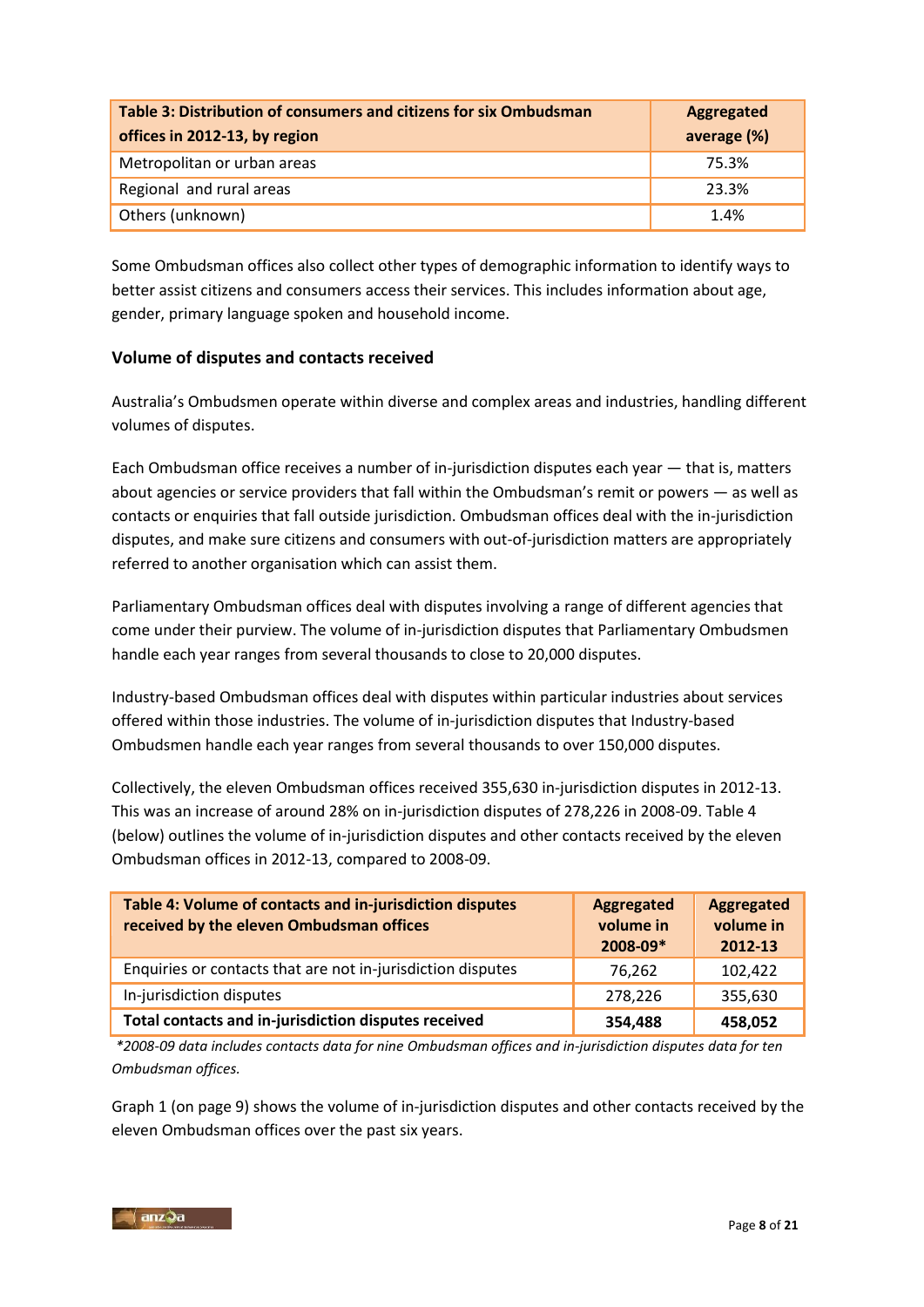

*\*2007-08 data includes contacts data for eight Ombudsman offices and in-jurisdiction disputes data for nine offices; \*2008- 09 data includes contacts data for nine Ombudsman offices and in-jurisdiction disputes data for ten offices* 

#### **Dispute resolution methods**

Ombudsman offices offer citizens and consumers greater access to justice by providing an independent, fair, timely, efficient and informal dispute resolution service that:

- brings the parties together
- allows the parties a fair opportunity to present their respective views
- often allows the parties to tailor the resolution of their issue to their individual circumstances
- provides clear reasons to complainants if there are no further grounds for investigation
- helps the parties work towards a mutually acceptable resolution of the dispute, and
- if this does not eventuate, can result in formal recommendations or (in the case of Industry Ombudsmen) a decision that is binding on the service provider.

Ombudsman offices in Australia actively champion and use alternative dispute resolution methods when helping parties resolve their disputes. These methods are accessible, easy to use and are at no cost to the citizen or consumer. For many disadvantaged and vulnerable citizens and consumers in particular, Ombudsman offices offer an affordable and practical mechanism for resolving disputes without having to face the costs of legal representation or accessing civil justice services, which are often prohibitive or disproportionate to the issues in dispute.

Ombudsman offices usually use — with a high degree of success — early resolution methods such as initial assessments or referrals to a specialist area within the agency or service provider, where there is some but limited involvement by the Ombudsman office. Disputes that are not resolved through these methods may require more active involvement by the Ombudsman office, using resolution methods such as conciliation, facilitation, investigation, and finally, determination or recommendation.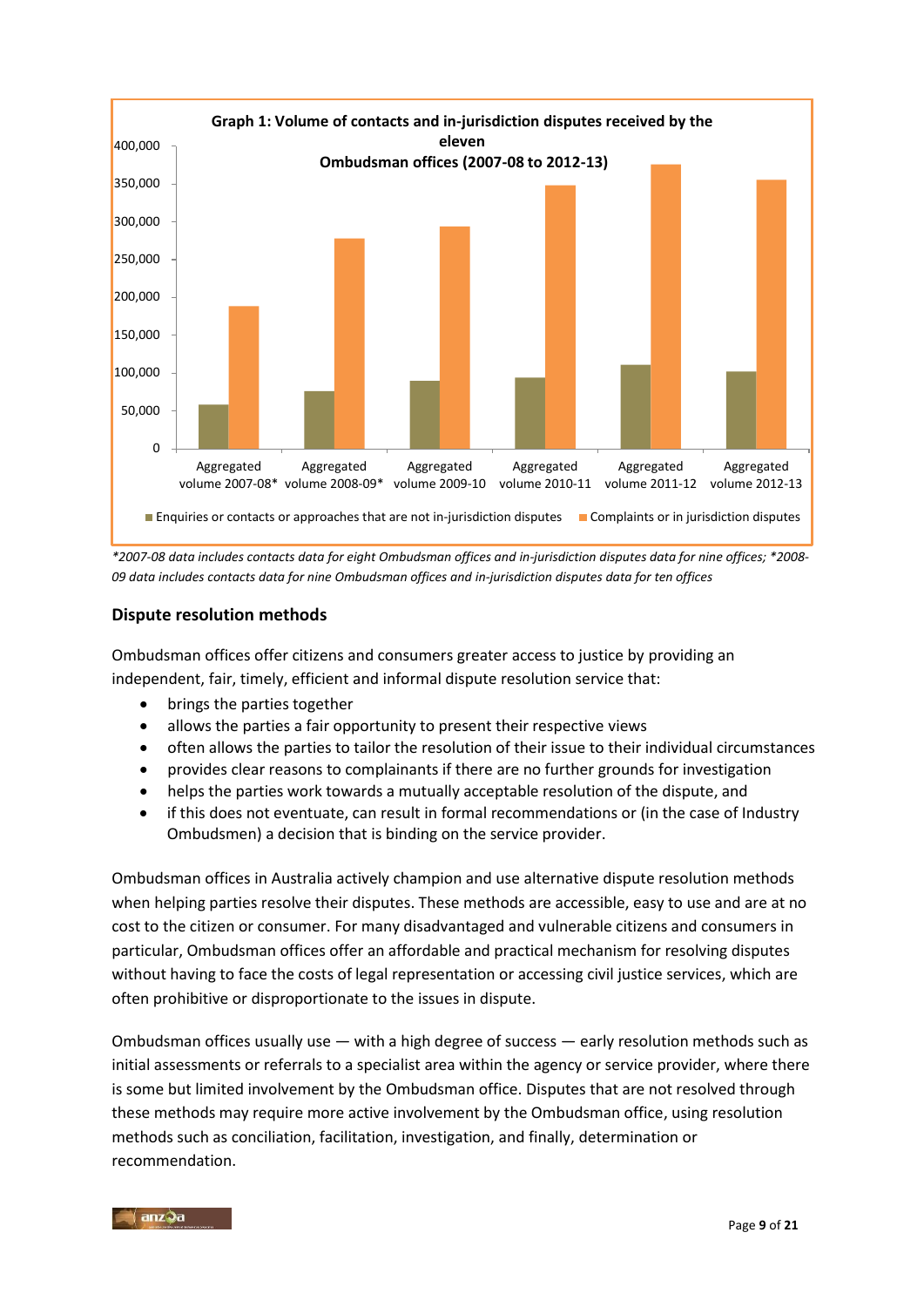The volume of disputes resolved by these methods differs among Ombudsman offices, as the efficacy of each method can depend on the types of disputes, the agencies or industries involved, and the complexity of the issues raised by the parties.

Based on aggregated 2012-13 data from nine of the eleven Ombudsman offices, around 82.2% of disputes are resolved via early resolution methods, with around 16.7% of disputes resolved via conciliation, facilitation or investigation, and only a small proportion requiring determination. Table 5 (below) outlines the proportion of disputes resolved through different resolution methods used by nine Ombudsman offices in 2012-13.

| Table 5: In-jurisdiction disputes resolved by nine Ombudsman offices in<br>2012-13, by type of resolution methods used                                              | <b>Aggregated</b><br>average (%) |
|---------------------------------------------------------------------------------------------------------------------------------------------------------------------|----------------------------------|
| Early resolution methods such as initial assessment, referral back to the<br>provider or referral to a specialist area of resolution with the agency or<br>provider | 82.2%                            |
| Conciliation, facilitation or investigation                                                                                                                         | 16.7%                            |
| Determinations or binding decisions                                                                                                                                 | 1.1%                             |

## **Timeframes for resolution**

Ombudsman offices offer a timely, efficient and effective service for resolution of disputes. Even where Ombudsman offices deal with more complex issues, disputes are usually resolved expeditiously.

Most in-jurisdiction disputes received by Ombudsman offices are finalised quickly, particularly through the early resolution methods. For some Ombudsman offices, close to 90% of their injurisdiction disputes are finalised within 30 days or less. For others, most of their in-jurisdiction disputes are likely to be resolved within 30 to 90 days, with only a very small proportion of disputes taking more than 180 days to resolve.

Table 6 (below) outlines the proportion of in-jurisdiction disputes finalised in less than 30 days, between 30 and 180 days and over 180 days by the eleven Ombudsman offices in 2012-13.

| Table 6: Timeframes for resolution or finalisation of in-jurisdiction<br>disputes by the eleven Ombudsman offices in 2012-13 | Aggregated<br>average (%) |
|------------------------------------------------------------------------------------------------------------------------------|---------------------------|
| Resolved or finalised within 1 month (< 30 days)                                                                             | 79.6%                     |
| Resolved or finalised between 1 to 6 months (30 to 180 days)                                                                 | 17.5%                     |
| Resolved or finalised after 6 months (> 180 days)                                                                            | 3.0%                      |

#### **Resolutions and remedies**

The key strengths of Ombudsman offices lie in the resolutions and remedies that can be achieved. The dispute resolution processes used by Ombudsman offices can result in:

- more effective and flexible options to resolve the main issues in dispute
- the preservation of ongoing relationships between the parties to the dispute, and
- compromises and trade-offs on issues that are ancillary to the dispute.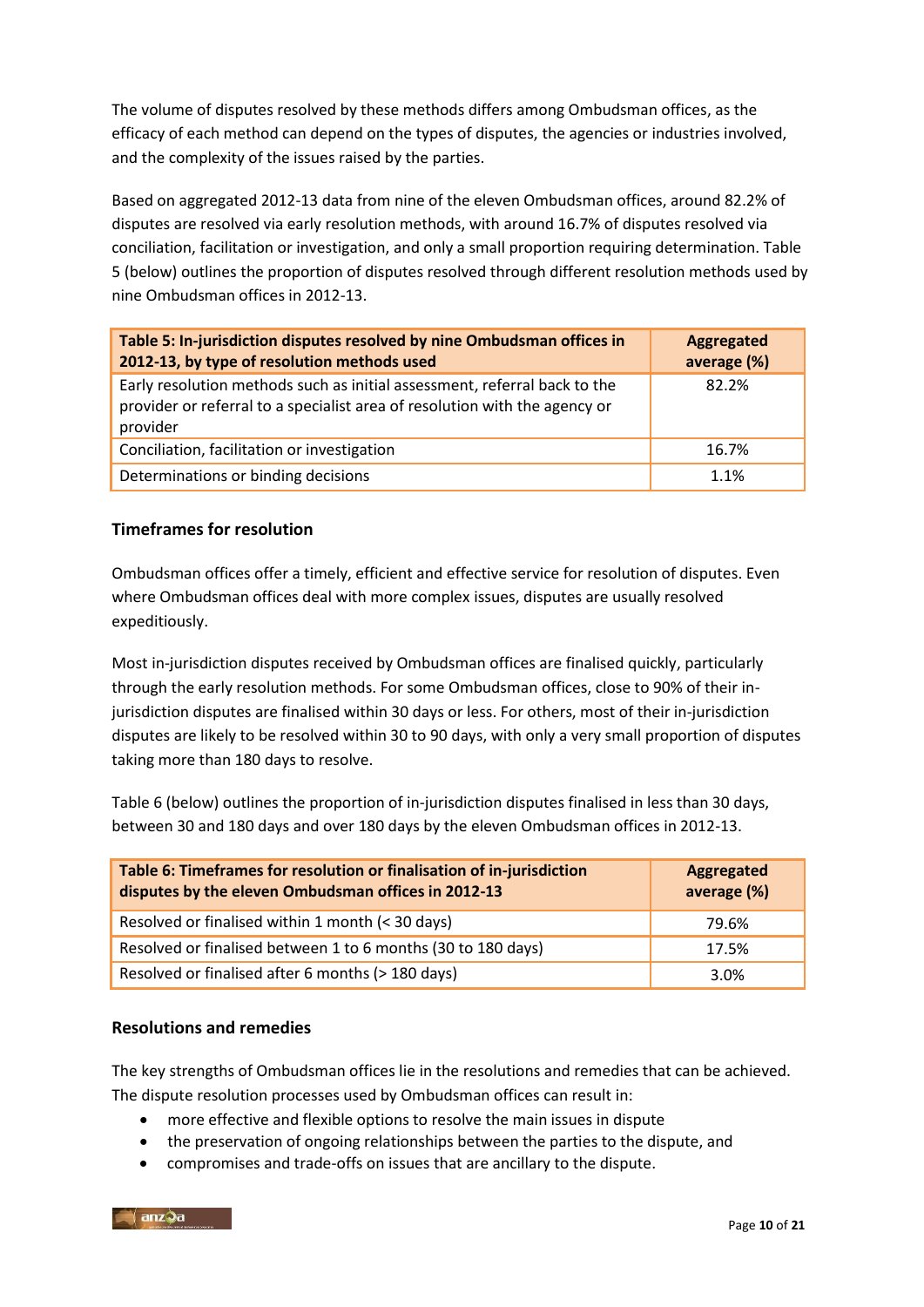The dispute resolution processes can also identify systemic issues, which are taken up by the Ombudsman office with an agency or company to reduce or prevent further complaints.

Each Ombudsman office has a range of remedies it can consider and determine, according to its charter, terms of reference or statutory powers. These remedies fall into two broad categories:

- remedies that result in resolution of the individual dispute between the parties, and
- remedies that result in improvements to the practices or processes of the agency or service provider concerned.

Examples of outcomes or remedies for each of these two categories are outlined in Table 7 (below).

| Table 7: Examples of remedies or outcomes that can be achieved by Ombudsman offices                                                                                                                                                                                                                                                                                                                                                                                                                                |                                                                                                                                                                                                                                                                                                                                                                                                                                                                                                                                            |  |
|--------------------------------------------------------------------------------------------------------------------------------------------------------------------------------------------------------------------------------------------------------------------------------------------------------------------------------------------------------------------------------------------------------------------------------------------------------------------------------------------------------------------|--------------------------------------------------------------------------------------------------------------------------------------------------------------------------------------------------------------------------------------------------------------------------------------------------------------------------------------------------------------------------------------------------------------------------------------------------------------------------------------------------------------------------------------------|--|
| Range of remedies to resolve individual<br>disputes                                                                                                                                                                                                                                                                                                                                                                                                                                                                | Range of remedies to improve practices of an<br>agency/service provider                                                                                                                                                                                                                                                                                                                                                                                                                                                                    |  |
| Provision of an apology<br>Waiver or refund of charges or fees<br>Financial remedy – compensation or act of<br>٠<br>grace payment<br>Release from a service contract without<br>$\bullet$<br>early termination fees<br>Connection, re-connection or repair of a<br>service<br>Removal or amendment of a credit default<br>٠<br>Negotiation of a reasonable payment<br>٠<br>arrangement<br>Expedition of an action or stopping of a<br>particular conduct<br>Provision of an explanation or reasons for<br>decision | Changed or improved policies or practices<br>$\bullet$<br>Improved record keeping<br>$\bullet$<br>Provision of staff training or modify<br>$\bullet$<br>training practices<br>Provision of informal counselling to<br>$\bullet$<br>agency officers<br>Improved systems to correct problems<br>٠<br>Addressing of systemic issues that affect<br>$\bullet$<br>citizens or consumers<br>Improved information and explanation to<br>$\bullet$<br>citizens or consumers<br>Monitoring of compliance or regulatory<br>$\bullet$<br>intervention |  |

## **Costs of handling disputes**

Ombudsman offices offer a free dispute resolution service to citizens and consumers. Unless a citizen or consumer is represented by a solicitor or other paid representative, they do not incur any cost to have their dispute resolved via an Ombudsman office — other than perhaps the cost of their time or incidental expenses.

Office funding differs between Parliamentary Ombudsmen and Industry-based Ombudsmen. Parliamentary Ombudsmen receive annual appropriations from federal or state governments to fund their dispute resolution services and other statutory roles. The funding for Industry-based Ombudsmen comes from the industry within which the office operates — through regular levies calculated on the basis of service provider customer numbers, or through fees charged for the number of complaints lodged against individual service providers , or a combination of these.

Costs vary across each of the eleven Ombudsman offices due to a number of factors including:

- the complexity of disputes
- the different resolution methods and processes used
- the complexity of obligations involved in a particular area or industry, and
- the range and nature of the disputes.

anz3a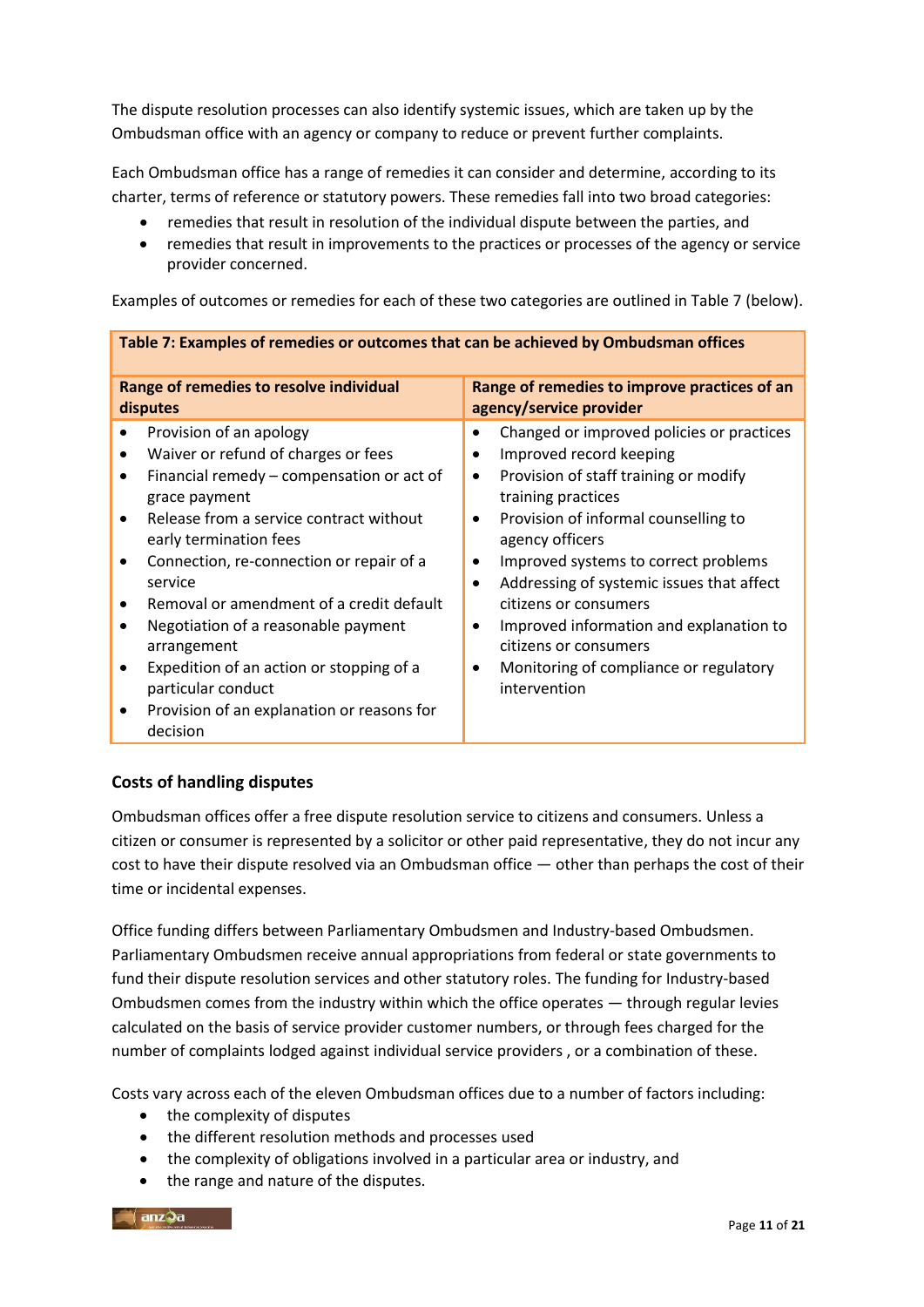The average costs of the eleven Ombudsman offices have reduced since 2007-08, despite their in-jurisdiction disputes and contacts volumes increasing. This reflects the efficiency gains and improvements that these offices have achieved over this period.

In 2012-13, the cost of handling or resolving an in-jurisdiction dispute was, on average, around \$656 per in-jurisdiction dispute, compared to almost \$800 in 2008-09, a decrease of close to 18%. This is against a backdrop of an increase of close to 28% in the volumes of in-jurisdiction disputes handled by these offices over the same period (see Table 4 above). Table 8 (below) sets out the average transactional costs incurred per in-jurisdiction dispute handled by ten of the eleven Ombudsman offices in 2012-13 compared to 2008-09.

| Table 8: Transactional costs for handling in-jurisdiction<br>disputes by ten Ombudsman offices | Aggregated<br>average<br>*2008-09 | Aggregated<br>average<br>2012-13 |
|------------------------------------------------------------------------------------------------|-----------------------------------|----------------------------------|
| Average cost per in-jurisdiction dispute                                                       | \$799                             | \$656                            |
| In-jurisdiction disputes                                                                       | 258,814                           | 337,533                          |

*\*Transactional costs data in 2008-09 is only available for nine of the Ombudsman offices*

Graph 2 (below) highlights the average transactional costs per in-jurisdiction dispute compared to the volume of disputes for ten of the eleven Ombudsman offices over the past six years.



*\*2007-08 data includes transactional costs and in-jurisdiction disputes data for eight Ombudsman offices; \*2008-09 data includes transactional costs and in-jurisdiction disputes data for nine Ombudsman offices*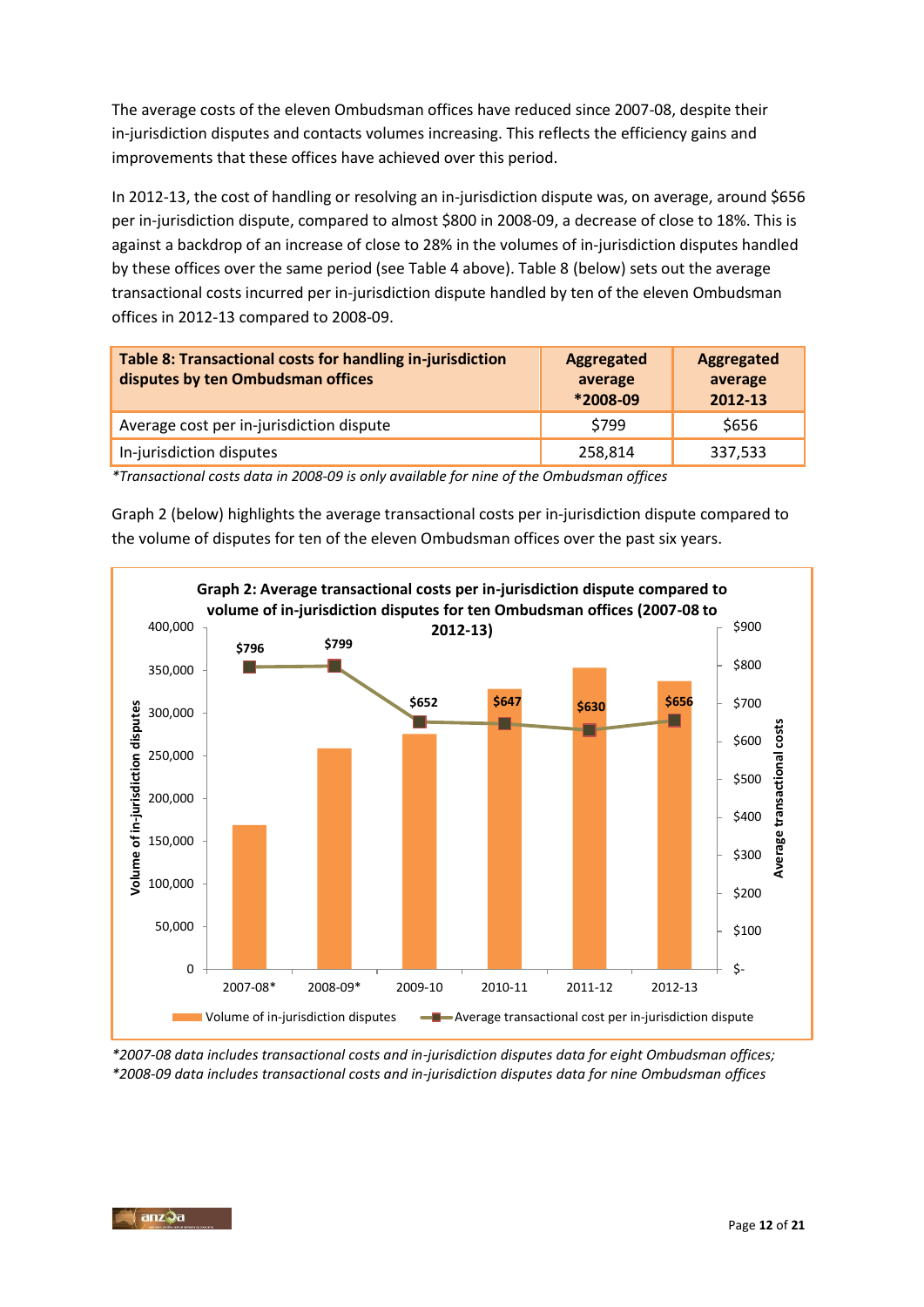### **Stakeholder satisfaction**

Ombudsman offices measure their performance and stakeholder satisfaction regularly, via stakeholder satisfaction surveys, qualitative research and other feedback processes.

Six of the eleven Ombudsman offices conduct regular consumer satisfaction surveys at intervals ranging from bi-monthly to triennial. Recent consumer satisfaction surveys conducted by these six offices indicate that, on average, customer satisfaction with their services is around 86%, with consumers either satisfied or very satisfied with the overall handling of their disputes. Results of these consumer satisfaction surveys are usually made publicly available by the respective Ombudsman offices.

Industry-based Ombudsman offices also maintain close engagement with their industry participants — including through provider satisfaction surveys, regular e-newsletters, participant conferences and forums, participant presentations and ongoing dialogue through specific industry/member engagement arrangements. While consumers usually rate Industry-based Ombudsman offices more positively than service providers do, recent service provider satisfaction survey results from two Industry-based Ombudsman offices indicate increased service provider satisfaction with their overall handling of disputes. Results of service provider satisfaction surveys are also usually made publicly available by the respective Ombudsman offices.

#### **Consumer awareness and outreach activities**

Each Ombudsman office uses a range of means to promote and monitor public awareness of, and ease of access to, its dispute resolution services — including public awareness surveys and outreach programs or activities.

Public awareness surveys are usually conducted several years apart to enable Ombudsman offices to gauge overall trends in public awareness, as well as micro trends such as awareness levels according to age-groups, location and other demographic indicators. Results of these types of surveys are used to highlight community groups or locations in which awareness needs to be raised via targeted outreach activities.

Recent public awareness surveys undertaken by three Ombudsman offices indicate a relatively good level of awareness of the respective office, ranging from 50% to 66%. These awareness surveys also highlight particular segments of the Australian community which are less likely to be aware of, or access, the dispute resolution services offered by Ombudsman offices. These segments include:

- Indigenous Australians, particularly those in regional and remote areas
- young people aged 18 to 24 years and young adults aged 25 to 34 years, and
- people from culturally and linguistically diverse backgrounds, especially new arrivals and migrant communities.

To promote greater awareness and increase access to justice, especially for vulnerable members of the Australian community, Ombudsman offices regularly organise and participate in a range of outreach programs or community activities. These initiatives are an essential part of effective stakeholder engagement and enable Ombudsman representatives to work closely with community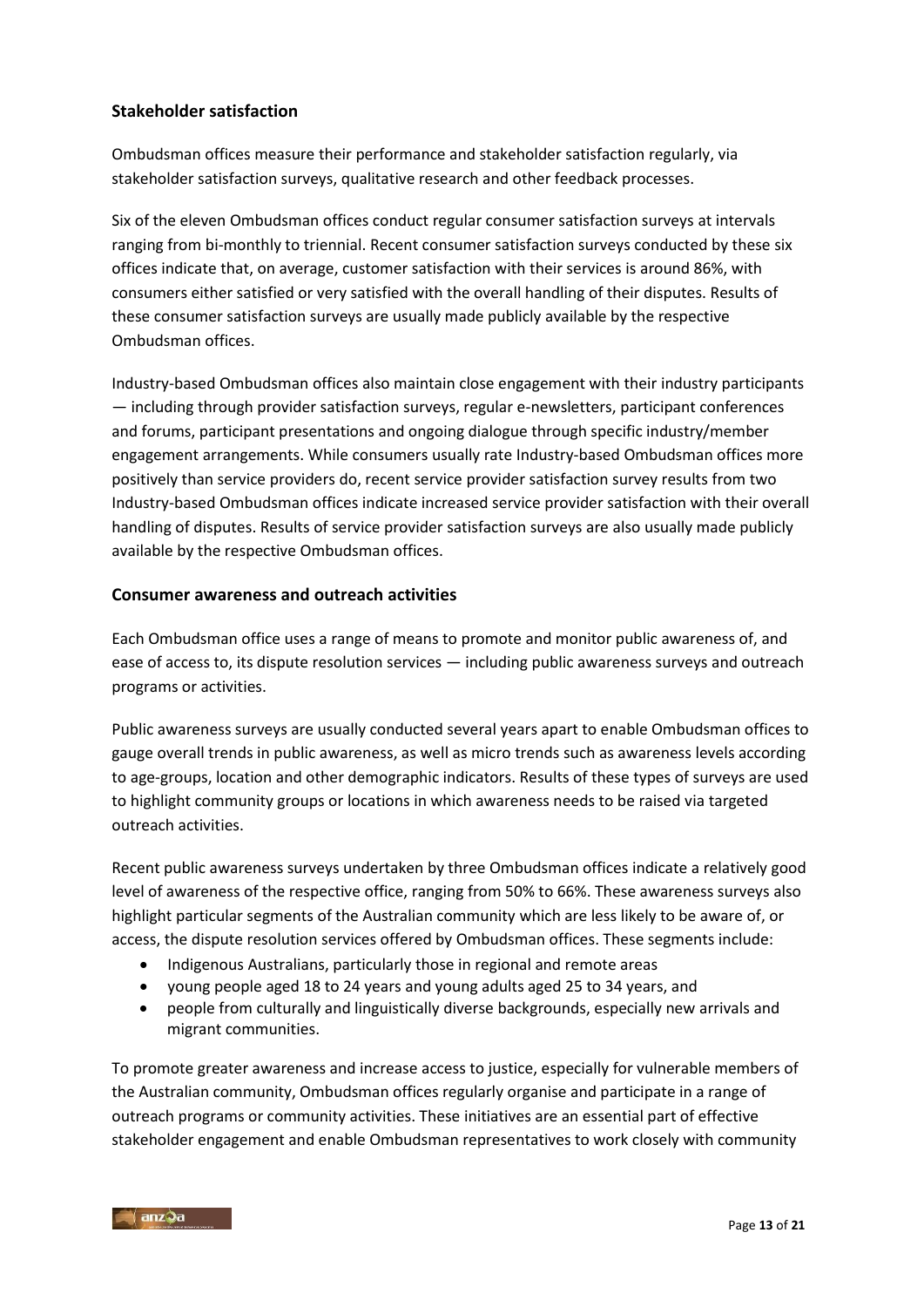workers, consumers and small businesses to learn about and discuss important issues, in addition to raising awareness. Some of these activities involve collaboration between Ombudsman offices.

Table 9 (below) sets out examples of outreach activities regularly undertaken by the eleven Ombudsman offices to promote awareness of, and access to, their dispute resolution services.

**Table 9: Examples of outreach activities regularly undertaken by Ombudsman offices to improve access to their services**

- Regular attendances at community meetings and visits to metropolitan, regional and rural community groups for events such as Bring Your Bills Days, Seniors Week, 'complaint clinics', Financial Literacy Week, multicultural events, information stalls, expos and forums.
- Electronic communications; websites, including links to the sites of other organisations; forms of social media
- Participation in conferences and providing training for financial counsellors and community legal centre staff to raise awareness about Ombudsman dispute resolution services, provider/agency obligations and consumer rights and responsibilities.
- $\triangleright$  Meetings with community groups, regional centres, disability advocacy services, federal and state Members of Parliament, migrant and refugee resource centres, government and consumer agencies.
- **Participation in targeted regional outreach programs, such as the Regional Accessibility and** Awareness Program (RAAP) to raise awareness and increase accessibility for regional and Indigenous Australians.
- Participation at forums and meetings for communities affected by natural disasters such as bushfires and floods.
- Regular visits to, and meetings with, Indigenous communities including participation in 'The Good Service Mob' where agencies work together to increase access to dispute resolution services for Indigenous Australians.
- $\triangleright$  Collaboration with other agencies to develop accessible tools and resources to improve financial literacy of particular segments of the community, for example, young people.
- Workshops for community groups or service providers on the role of the Ombudsman, good service provider internal dispute resolution processes, and strategies for pursuing a dispute with an agency or provider.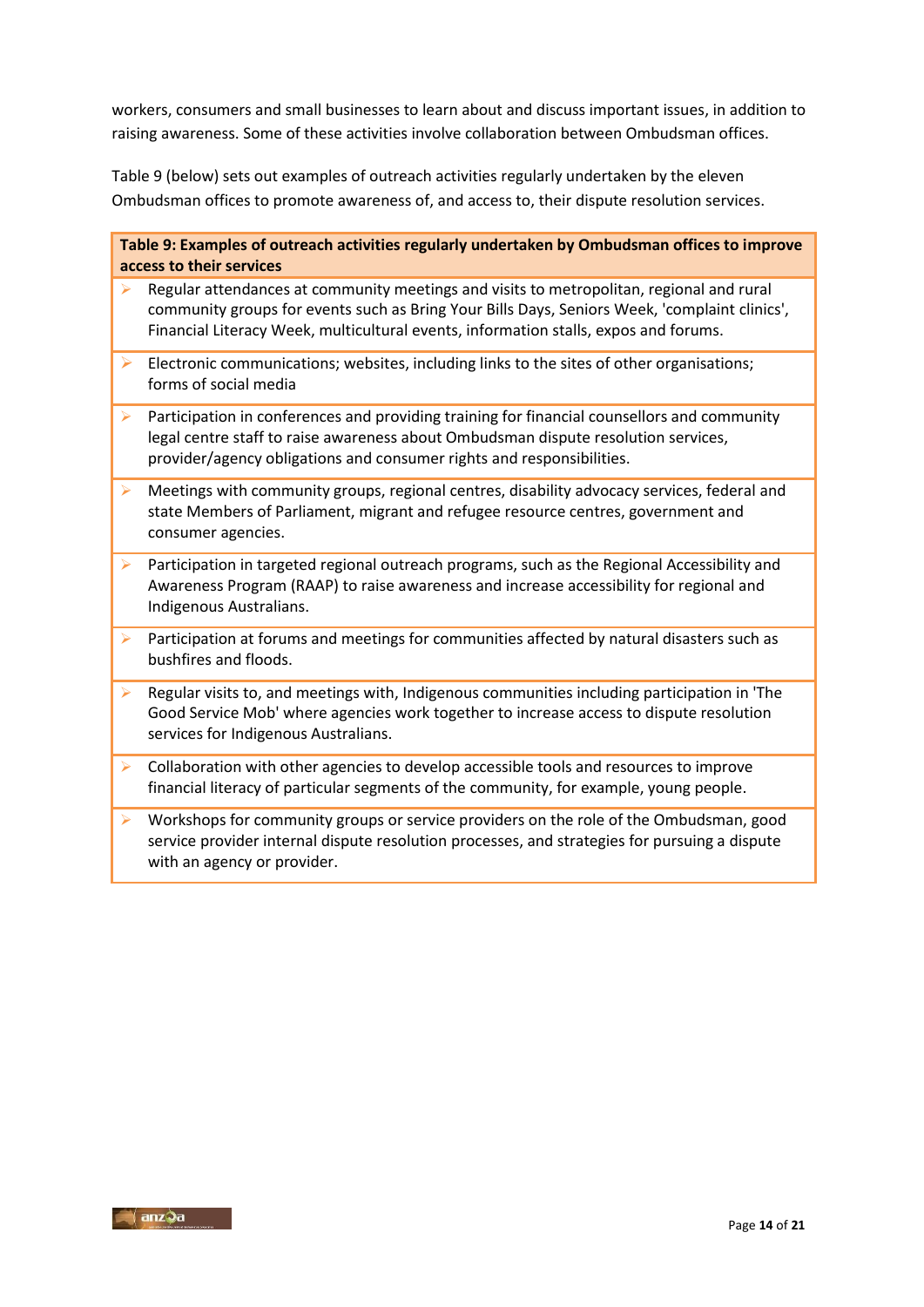# **Attachment 1 Selected Literature Review**

Action Committee on Access to Justice in Civil and Family Matters, *Access to Civil and Family Justice: A Roadmap for Change*, Canadian Forum on Civil Justice (2013) [http://www.cfcj-fcjc.org/sites/default/files/docs/2013/AC\\_Report\\_English\\_Final.pdf](http://www.cfcj-fcjc.org/sites/default/files/docs/2013/AC_Report_English_Final.pdf)

AfriMAP and Open Society Foundation for South Africa, *South Africa: Justice Sector and the Rule of Law* (2005) [http://www.opensocietyfoundations.org/sites/default/files/afrimapreport\\_20060223.pdf](http://www.opensocietyfoundations.org/sites/default/files/afrimapreport_20060223.pdf)

Australian and New Zealand Ombudsman Association (ANZOA), *Chronology of establishment of the offices (and predecessor offices) of ANZOA Members* (2011)

[http://www.anzoa.com.au/ANZOA\\_Ombudsman-chronology\\_October2013.pdf](http://www.anzoa.com.au/ANZOA_Ombudsman-chronology_October2013.pdf)

Australian and New Zealand Ombudsman Association (ANZOA), *Essential Criteria for describing a body as an Ombudsman* (2010) [http://www.anzoa.com.au/ANZOA%20Policy%20Statement\\_Ombudsman\\_Essential%20Criteria\\_Feb2010.pdf](http://www.anzoa.com.au/ANZOA%20Policy%20Statement_Ombudsman_Essential%20Criteria_Feb2010.pdf)

Australian and New Zealand Ombudsman Association (ANZOA), *Setting the scene: Industry-based customer dispute resolution schemes* (speech delivered by Colin Neave and John Pinnock, NADRAC conference 2003)

[http://www.anzoa.com.au/ANZOA-presentation\\_Setting-the-scene-Industry-based-customer-dispute](http://www.anzoa.com.au/ANZOA-presentation_Setting-the-scene-Industry-based-customer-dispute-resolution-schemes_NADRAC-September2003.pdf)[resolution-schemes\\_NADRAC-September2003.pdf](http://www.anzoa.com.au/ANZOA-presentation_Setting-the-scene-Industry-based-customer-dispute-resolution-schemes_NADRAC-September2003.pdf)

Australian and New Zealand Ombudsman Association (ANZOA), *Resolving customer disputes – case studies and current issues* (Ombudsman panel, NADRAC conference 2003) [http://www.anzoa.com.au/ANZOA-presentation\\_Resolving-customer-disputes\\_case-studies-and-current](http://www.anzoa.com.au/ANZOA-presentation_Resolving-customer-disputes_case-studies-and-current-issues_NADRAC-September%202003.pdf)[issues\\_NADRAC-September%202003.pdf](http://www.anzoa.com.au/ANZOA-presentation_Resolving-customer-disputes_case-studies-and-current-issues_NADRAC-September%202003.pdf)

Canadian Bar Association, *Access to Justice Metrics: A Discussion Paper* (2013) [http://www.cba.org/CBA/Access/PDF/Access\\_to\\_Justice\\_Metrics.pdf](http://www.cba.org/CBA/Access/PDF/Access_to_Justice_Metrics.pdf)

Cohen, Simon, *Fair and reasonable – An industry Ombudsman's guiding principle* (2010) 63 AIAL Forum 20

Creyke, Robin and John McMillan, 'Chapter 4: Other Methods of Administrative Law Review' in *Control of Government Action: Text, Cases and Commentary* (LexisNexis Butterworths, 2012)

Duggan, Anthony, 'Consumer Access to Justice in Common Law Countries: A Survey of the Issues from a Law and Economics Perspective' in T Telfer and C Rickett (eds), *International Perspectives on Consumers' Access to Justice* (Cambridge University Press, 2003)

Elias, Rt Hon Dame Sian, Chief Justice of New Zealand, *Life beyond legality: The place of the Ombudsman in the justice system* (speech delivered at ANZOA's biennial conference, 2010) [http://www.anzoa.com.au/publications/ANZOA-Conference-2010/Dame-Sian-Elias\\_The-place-of-the-](http://www.anzoa.com.au/publications/ANZOA-Conference-2010/Dame-Sian-Elias_The-place-of-the-Ombudsman-in-the-justice-system.pdf)[Ombudsman-in-the-justice-system.pdf](http://www.anzoa.com.au/publications/ANZOA-Conference-2010/Dame-Sian-Elias_The-place-of-the-Ombudsman-in-the-justice-system.pdf)

Field, Chris, *The Role of Western Australian Energy Ombudsman and its Relationship with Regulators, Industry and Consumers* (2013) 41 *ABLR* 43

Field, Chris. *The Fourth Branch of Government: The Evolution of Integrity Agencies and Enhanced Government Accountability* (2013) 72 *AIAL Forum* 24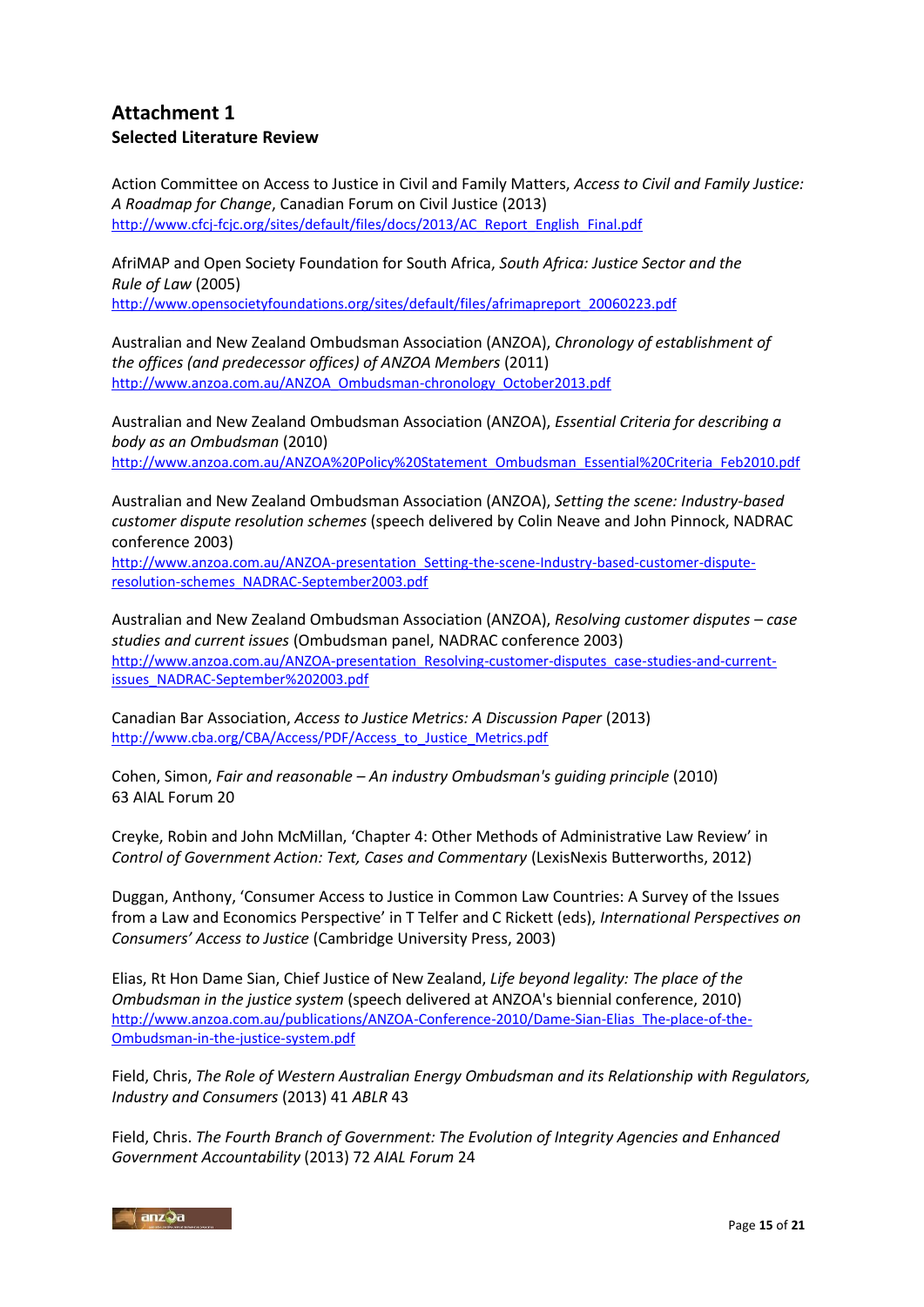Field, Chris, *Recent Evolutions in Australian Ombudsmen* (2010) 63 *AIAL Forum* 4

Field, Chris*, Alternative Dispute Resolution in Victoria: Supply Side Research Project* (Chris Field Consulting Pty Ltd, 2007)

[http://www.consumer.vic.gov.au/library/publications/resources-and-education/research/alternative-dispute](http://www.consumer.vic.gov.au/library/publications/resources-and-education/research/alternative-dispute-resolution-in-victoria-supply-side-research-project-2007.pdf)[resolution-in-victoria-supply-side-research-project-2007.pdf](http://www.consumer.vic.gov.au/library/publications/resources-and-education/research/alternative-dispute-resolution-in-victoria-supply-side-research-project-2007.pdf)

McMillan, John *What's in a name? Use of the term Ombudsman* (Speech delivered at ANZOA's biennial conference, 2008) [http://www.anzoa.com.au/publications/ANZOA-Conference-2008/John-](http://www.anzoa.com.au/publications/ANZOA-Conference-2008/John-McMillan_What)[McMillan\\_What's\\_in\\_a\\_name\\_Use\\_of\\_the\\_term\\_Ombudsman.pdf](http://www.anzoa.com.au/publications/ANZOA-Conference-2008/John-McMillan_What)

McMillan, John and Ian Carnell, *Administrative Law Evolution: Independent Complaint and Review Agencies* (2010) 59 *Admin Review* 30

McMillan, John, *The Ombudsman's Role in Human Rights Protection – An Australian Perspective* (Commonwealth Ombudsman, 2009) [http://www.ombudsman.gov.au/files/2-](http://www.ombudsman.gov.au/files/2-5_November_2009_The_Ombudsmans_role_in_human_rights_protection_an_Australian_perspective.pdf) 5 November 2009 The Ombudsmans role in human rights protection an Australian perspective.pdf

McMillan, John, *Can Administrative Law Foster Good Administration?* (Commonwealth Ombudsman, 2009)

http://www.ombudsman.gov.au/files/16 September 2009 Can administrative law foster good admini [stration.pdf](http://www.ombudsman.gov.au/files/16_September_2009_Can_administrative_law_foster_good_administration.pdf)

McMillan, John, *Ten Challenges for Administrative Justice* (2009) 61 *AIAL Forum* 23

McMillan, John, *Natural Justice – Too Much, Too Little or Just Right?* (2007) 58 *AIAL Forum* 33

McMillan, John, *The Role of the Ombudsman in Protecting Human Rights* (Commonwealth Ombudsman, 2006)

[http://www.ombudsman.gov.au/files/21\\_July\\_2006\\_The\\_role\\_of\\_the\\_Ombudsman\\_in\\_protecting\\_human](http://www.ombudsman.gov.au/files/21_July_2006_The_role_of_the_Ombudsman_in_protecting_human_rights.pdf) [\\_rights.pdf](http://www.ombudsman.gov.au/files/21_July_2006_The_role_of_the_Ombudsman_in_protecting_human_rights.pdf)

McMillan, John, *The Ombudsman and the Rule of Law* (Commonwealth Ombudsman, 2004) [http://www.ombudsman.gov.au/files/5-6\\_November\\_2004\\_The\\_Ombudsman\\_and\\_the\\_rule\\_of\\_law.pdf](http://www.ombudsman.gov.au/files/5-6_November_2004_The_Ombudsman_and_the_rule_of_law.pdf)

Lane, W B and Simon Young, *Administrative Law in Australia* (Lawbook Co, 2007)

Office of the Auditor General Western Australia, *Order in the Court: Management of the Magistrates' Court* (Report No. 8, 1996). [https://audit.wa.gov.au/wp-content/uploads/2013/05/report96\\_08.pdf](https://audit.wa.gov.au/wp-content/uploads/2013/05/report96_08.pdf)

Ostrom, Brian and Roger Hanson, *Achieving High Performance: A Framework for Courts* (USA, National Centre for State Courts, 2010) [http://www.ncsc.org/Services-and-Experts/Technology-tools/Court-Technology-](http://www.ncsc.org/Services-and-Experts/Technology-tools/Court-Technology-Framework/~/media/Files/PDF/Services%20and%20Experts/CTF/Achieving_HPC_April_2010.ashx)[Framework/~/media/Files/PDF/Services%20and%20Experts/CTF/Achieving\\_HPC\\_April\\_2010.ashx](http://www.ncsc.org/Services-and-Experts/Technology-tools/Court-Technology-Framework/~/media/Files/PDF/Services%20and%20Experts/CTF/Achieving_HPC_April_2010.ashx)

Petre, Clare, *Future of the relationship between Parliamentary Ombudsmen and Industry Ombudsmen* (2003) 36 *AIAL Forum* 63

Preston, Brian, *The Land and Environment Court of New South Wales: Moving Towards a Multi-Door Courthouse* (2008) 19 *ADRJ* 72. [http://papers.ssrn.com/sol3/papers.cfm?abstract\\_id=2346046](http://papers.ssrn.com/sol3/papers.cfm?abstract_id=2346046)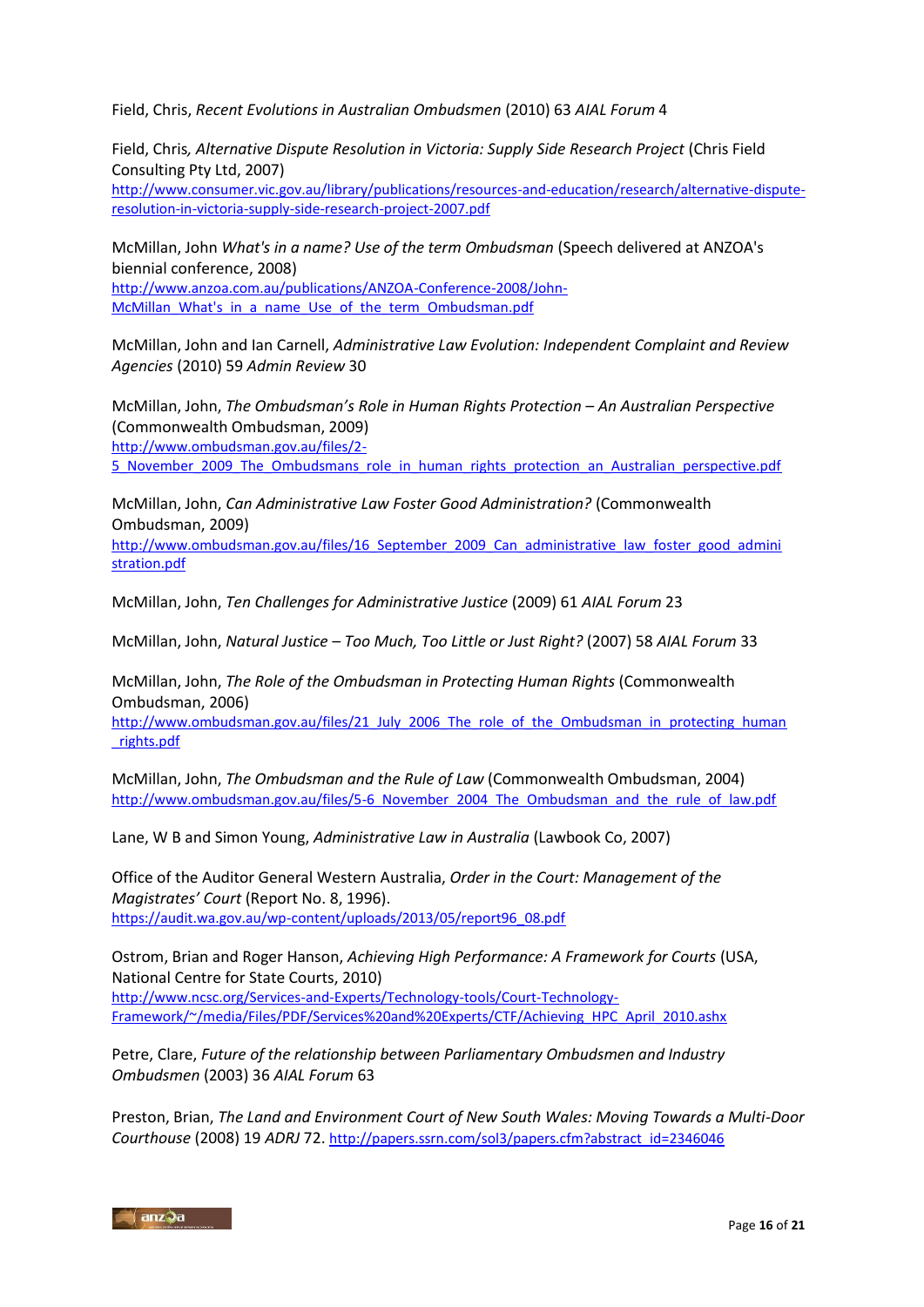Spigelman, James, *Measuring Court Performance* (Speech delivered at the Annual Conference of the Australian Institute of Judicial Administration, Adelaide, 16 September 2006) http://www.lawlink.nsw.gov.au/lawlink/Supreme\_Court/II\_sc.nsf/vwPrint1/SCO\_spigelman160906

Stuhmcke, Anita, *Australian Ombudsmen and Human Rights* (2011) 66 *AIAL Forum* 43

Stuhmcke, Anita, *The Commonwealth Ombudsman: Twenty Five Years On and No Longer Alone* (2003) 36 *AIAL Forum* 54

Stuhmcke, Anita, *Resolving Consumer Disputes: Out of the Courts and into Private Industry* (2003) 31(1) *ABLR* 48.

<http://epress.lib.uts.edu.au/research/bitstream/handle/10453/905/2003002137.pdf?sequence=3>

Wakem, Dame Beverley, *Achieving Administrative Justice and Procedural Fairness in Ombudsman Investigations* (speech delivered at ANZOA's biennial conference, 2008) [http://www.anzoa.com.au/publications/ANZOA-Conference-](http://www.anzoa.com.au/publications/ANZOA-Conference-2008/BevWakem_Achieving_administrative_justice_procedural_fairness_ANZOA_Conference_2008.pdf)[2008/BevWakem\\_Achieving\\_administrative\\_justice\\_procedural\\_fairness\\_ANZOA\\_Conference\\_2008.pdf](http://www.anzoa.com.au/publications/ANZOA-Conference-2008/BevWakem_Achieving_administrative_justice_procedural_fairness_ANZOA_Conference_2008.pdf)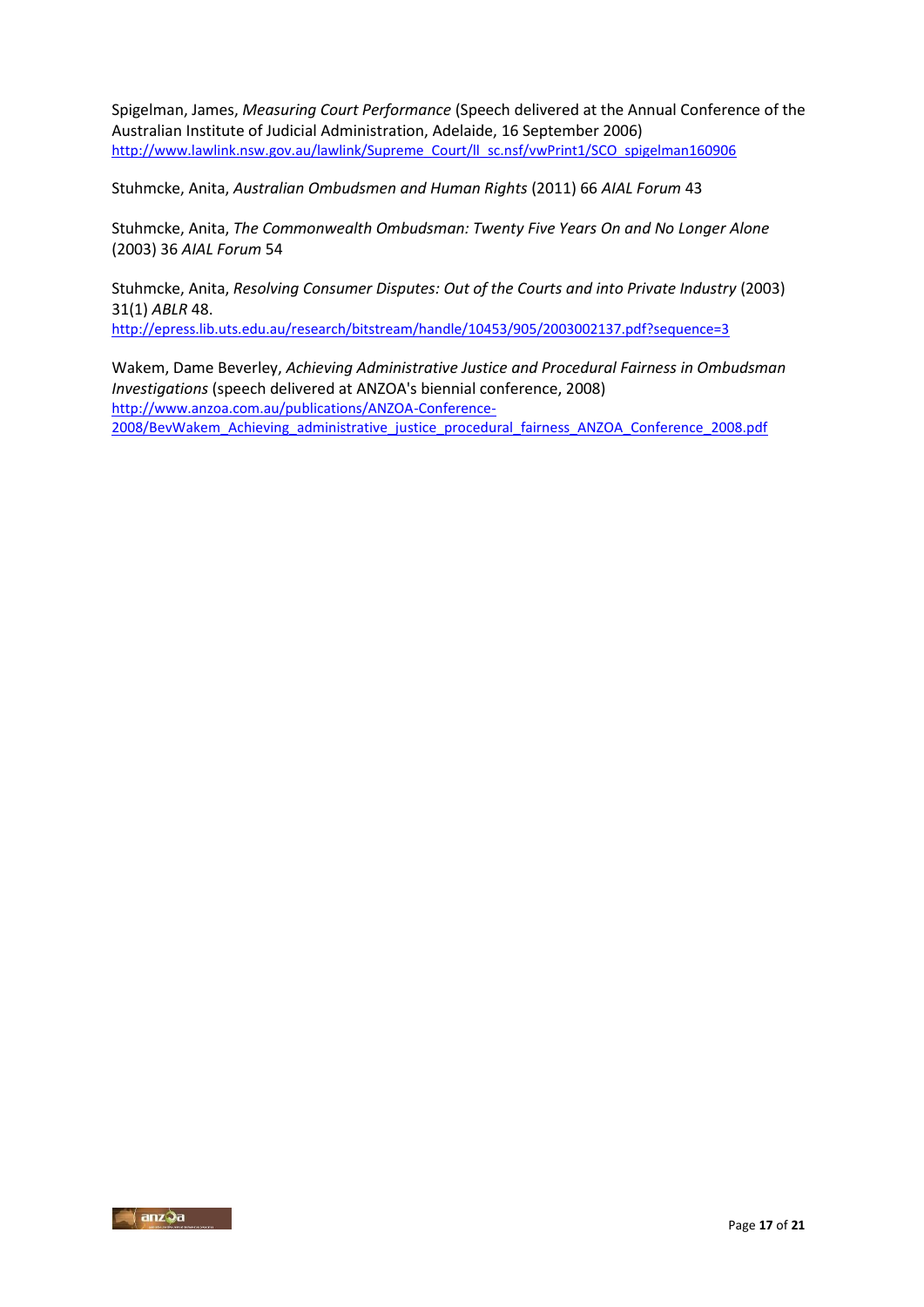# **Attachment 2 Chronology of the establishment of the offices of ANZOA members**

| 1962        | New Zealand: Office of the Ombudsman New Zealand                                                                                                                                                                                                                                                                                                                                                     |
|-------------|------------------------------------------------------------------------------------------------------------------------------------------------------------------------------------------------------------------------------------------------------------------------------------------------------------------------------------------------------------------------------------------------------|
| 1962 - 1971 | Australia: Ombudsman Western Australia                                                                                                                                                                                                                                                                                                                                                               |
| 1972        | Australia: Ombudsman South Australia                                                                                                                                                                                                                                                                                                                                                                 |
| 1972 - 1973 | Australia: Ombudsman Victoria                                                                                                                                                                                                                                                                                                                                                                        |
| 1977        | Australia: Commonwealth Ombudsman (expanded to include the Taxation Ombudsman<br>in 1995, the Immigration Ombudsman in 2005, the Postal Industry Ombudsman in 2006<br>and the Law Enforcement Ombudsman in 2006)                                                                                                                                                                                     |
| 1978        | Australia: Ombudsman Tasmania                                                                                                                                                                                                                                                                                                                                                                        |
| 1981        | Australia: Ombudsman Northern Territory                                                                                                                                                                                                                                                                                                                                                              |
| 1989        | Australia: Australian Banking Industry Ombudsman (ABIO), which was renamed as the<br>Banking and Financial Services Ombudsman (BFSO) in 2003                                                                                                                                                                                                                                                         |
| 1991        | Australia: General Insurance Claims Review Panel & Insurance Industry Complaints<br>Council (IICC); dissolved in 1997.                                                                                                                                                                                                                                                                               |
| 1991        | Australia: Life Insurance Complaints Review Committee (LICRC). LICRC merged with the<br>Life Insurance Federation of Australia Inquiries and Complaints Service in 1993 to<br>become the Life Insurance Complaints Board (LICB). LICB became the Life Insurance<br>Complaints Service (LICS) in 1995 (on incorporation) and then became the Financial<br>Industry Complaints Service (FICS) in 1999. |
| 1992        | New Zealand: Banking Ombudsman Scheme New Zealand                                                                                                                                                                                                                                                                                                                                                    |
| 1993        | Australia: Insurance Enquiries and Complaints Ltd (IEC Ltd), an incorporated body<br>accountable to IICC, above. In 1997, IEC Ltd restructured as a company limited by<br>guarantee. IEC Ltd became Insurance Ombudsman Service in 2005.                                                                                                                                                             |
| 1993        | Australia: Telecommunications Industry Ombudsman                                                                                                                                                                                                                                                                                                                                                     |
| 1995        | New Zealand: Insurance & Savings Ombudsman Scheme                                                                                                                                                                                                                                                                                                                                                    |
| 1995        | Australia: Electricity Industry Ombudsman (Victoria) (EIOV), which became the Energy<br>Industry Ombudsman (Victoria) (EIOV) in 1999, and was expanded to be the Energy and<br>Water Ombudsman (Victoria) (EWOV) in 2001                                                                                                                                                                             |
| 1997        | Australia: Health Services Commissioner Victoria                                                                                                                                                                                                                                                                                                                                                     |
| 1998        | Australia: Energy Industry Ombudsman New South Wales (EION), which became the<br>Energy & Water Ombudsman NSW (EWON) in 2000                                                                                                                                                                                                                                                                         |
| 1998        | Australia: Electricity Ombudsman Tasmania (EOT), which became the Energy<br>Ombudsman Tasmania in 2005                                                                                                                                                                                                                                                                                               |
| 2000        | Australia: Electricity Industry Ombudsman (SA) (EIOSA), which became the Energy<br>Industry Ombudsman (SA) in 2003 and the Energy and Water Ombudsman (SA) in<br>December 2011                                                                                                                                                                                                                       |
| 2002        | New Zealand: Electricity and Gas Complaints Commissioner Scheme                                                                                                                                                                                                                                                                                                                                      |
| 2003        | Australian and New Zealand Ombudsman Association (ANZOA) set up in May 2003                                                                                                                                                                                                                                                                                                                          |

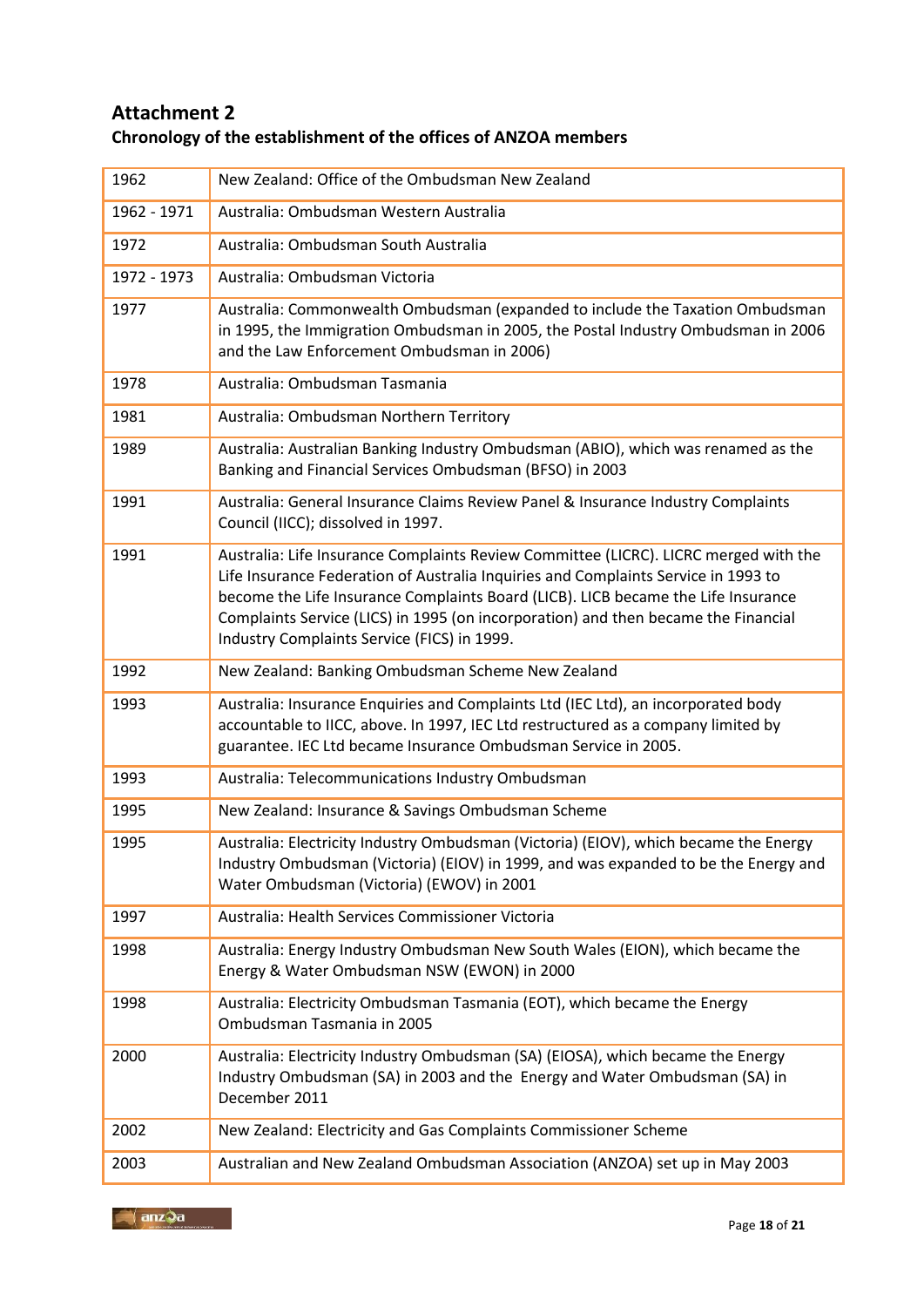| 2004 | Australia: Gas Industry Ombudsman Western Australia (GIOWA), which became the<br>Energy Ombudsman Western Australia in 2005 |
|------|-----------------------------------------------------------------------------------------------------------------------------|
| 2004 | Australia: Public Transport Industry Ombudsman (Victoria)                                                                   |
| 2007 | Australia: Energy Ombudsman Queensland (EOQ), which became the Energy and Water<br>Ombudsman Queensland in 2011             |
| 2008 | Australia: Financial Ombudsman Service (name change on merger of BFSO, Insurance<br>Ombudsman Service and FICS, above)      |
| 2008 | Australia: WorkCover Ombudsman South Australia                                                                              |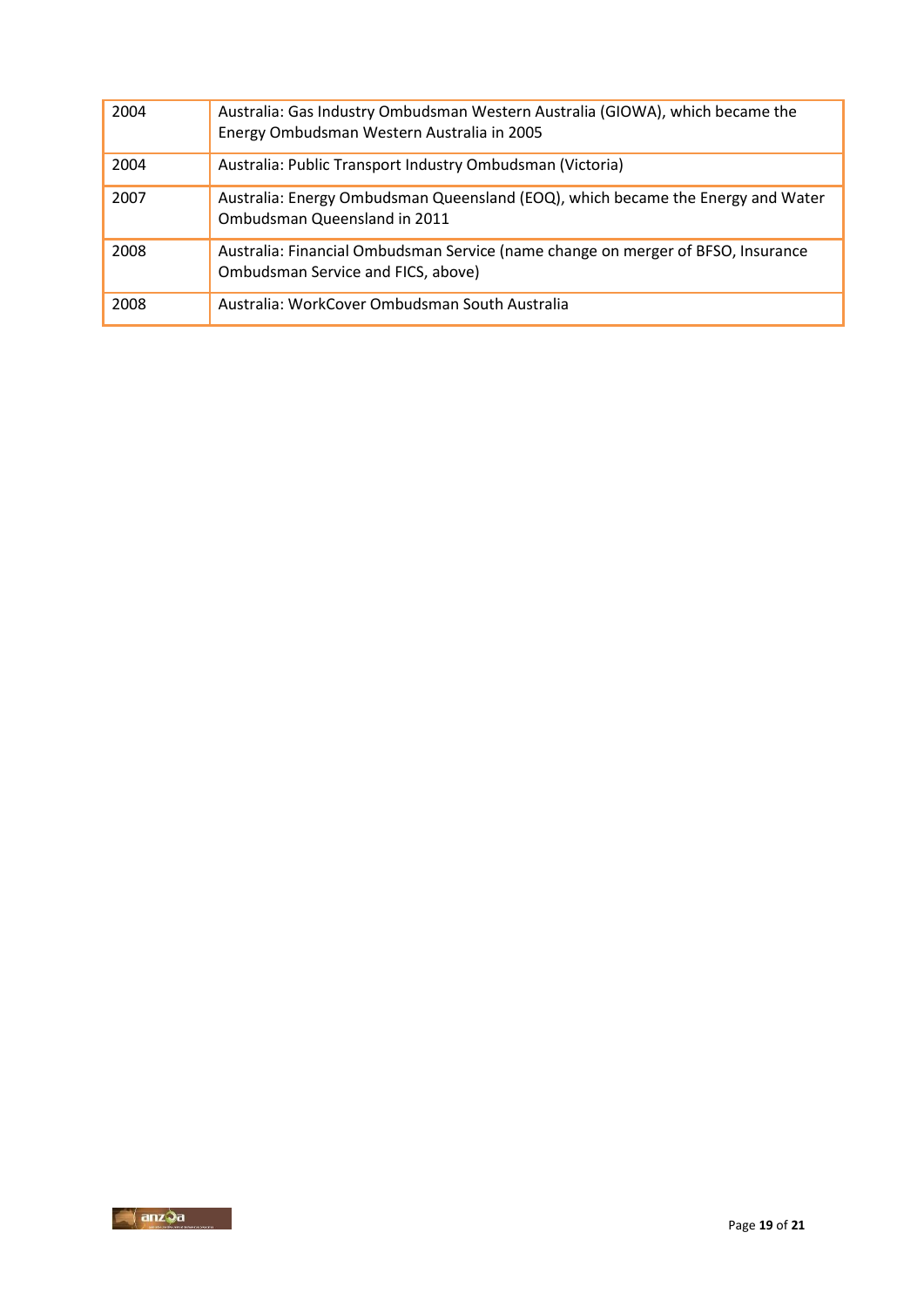# **Attachment 3 Essential criteria for describing a body as an Ombudsman**

*Policy statement endorsed by the Members of the Australian and New Zealand Ombudsman Association (ANZOA)* 

The institution of Ombudsman has proven itself adaptable to a variety of roles and settings.

In Australia and New Zealand today, there are several types of Ombudsman offices:

- Parliamentary Ombudsmen who take complaints from citizens and constituents about government agencies
- Other statutory Ombudsmen/Commissioners who investigate complaints about particular agencies or professional services — such as health
- Industry-based Ombudsmen who take complaints from customers of companies providing particular services — such as telecommunications, banking, insurance, investments, energy, water and public transport.

The development and popularity of the Ombudsman institution has come about for one reason the office is renowned for independent, accessible and impartial review and investigation. In increasing numbers, the public turns to Ombudsman offices for assistance and support.

It is important, therefore, that members of the public are not confused about what to expect when they approach an Ombudsman's office — public trust must not be undermined.

Many of those who approach an Ombudsman feel vulnerable, wish to do so in confidence or make serious allegations or whistle-blower complaints.

Public respect for the independence, integrity and impartiality of Ombudsman offices is at risk if bodies that do not conform to the accepted model are inappropriately described as an Ombudsman office.

It is a contradiction in terms, for example, to describe a body as an 'internal ombudsman' or to apply the description to a body that is subject to the direction of a government minister or industry body.

The Australian and New Zealand Ombudsman Association (ANZOA) is concerned to ensure appropriate use of the term Ombudsman. Our view is that a body should not be described as an Ombudsman unless it complies with six essential criteria addressing independence, jurisdiction, powers, accessibility, procedural fairness and accountability.

#### **Independence**

- The office of Ombudsman must be established either by legislation or as an incorporated or accredited body — so that it is independent of the organisations being investigated.
- The person appointed as Ombudsman must be appointed for a fixed term removable only for misconduct or incapacity according to a clearly defined process.
- The Ombudsman must not be subject to direction.
- The Ombudsman must be able to select his or her own staff.
- $\bullet$  The Ombudsman must not be  $-$  or be able to be perceived as  $-$  an advocate for a special interest group, agency or company.
- The Ombudsman must have an unconditional right to make public reports and statements on the findings of investigations undertaken by the office and on issues giving rise to complaints.
- The Ombudsman's office must operate on a not-for-profit basis.

 $\sqrt{a}$  anz $\sqrt{a}$